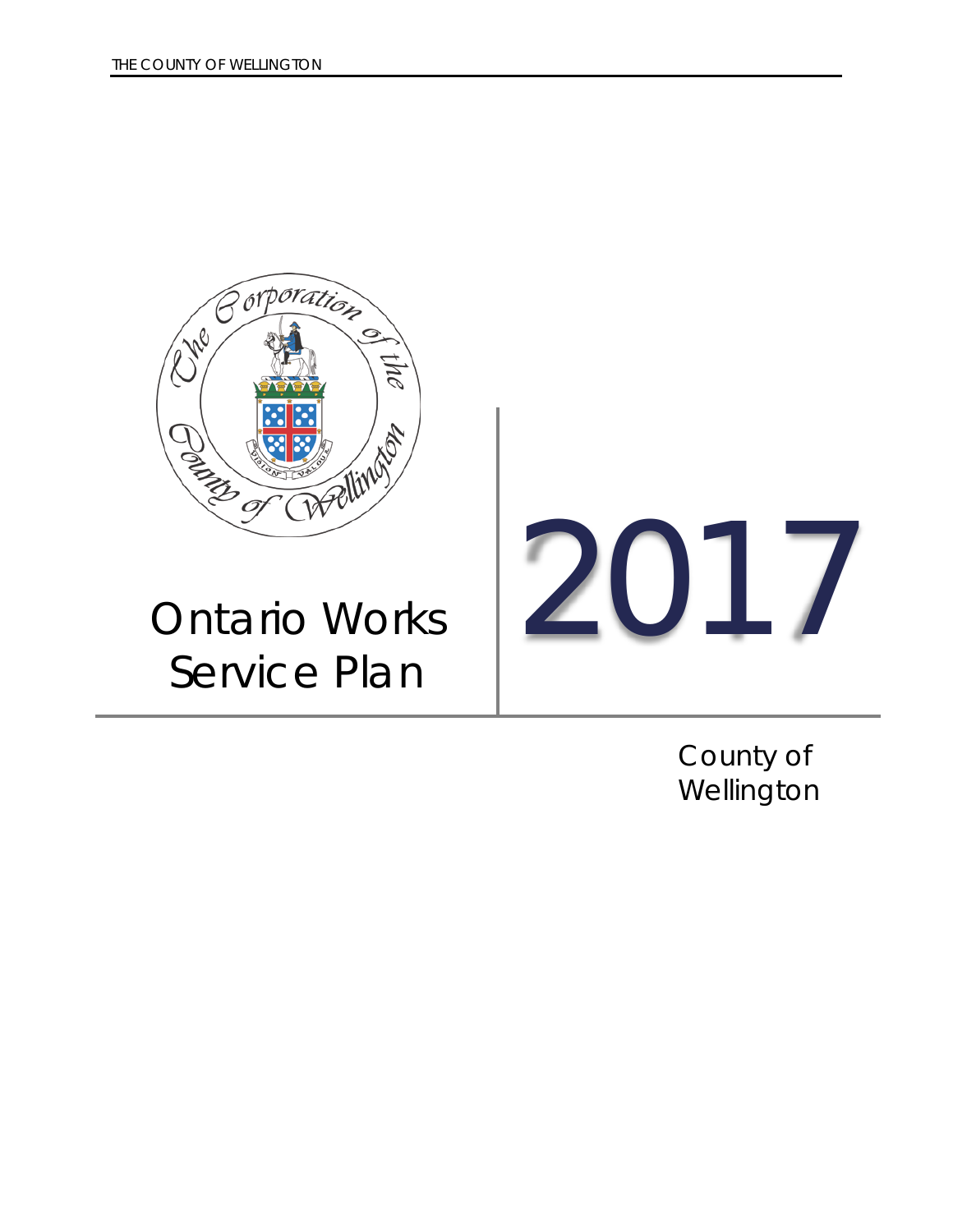# <span id="page-1-0"></span>**Table of Contents**

| $\sim$ $\sim$ $\sim$ |
|----------------------|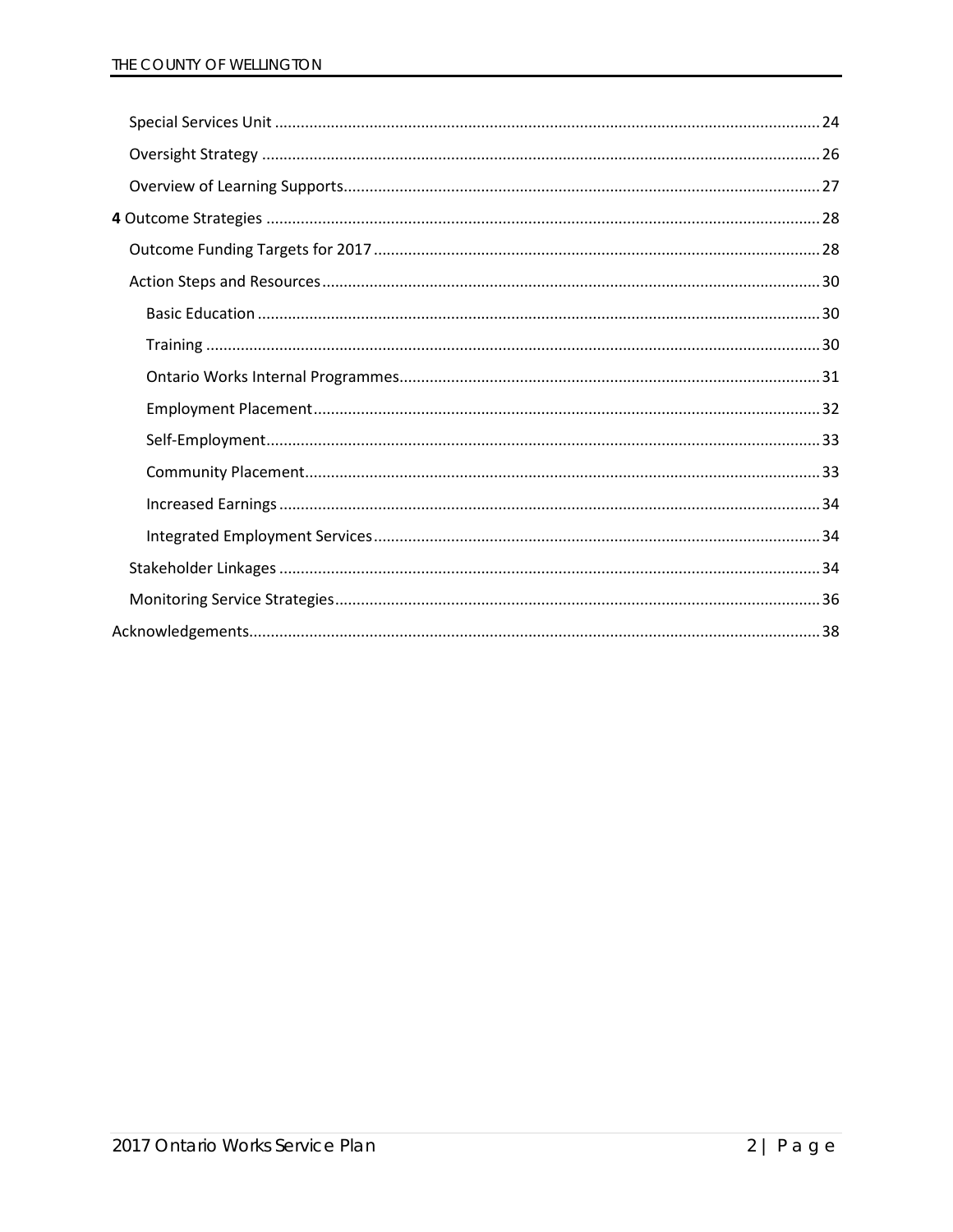# <span id="page-3-0"></span>Introduction

The County of Wellington is one of the 47 Consolidated Municipal Service Managers (CMSM) in the Province of Ontario. The County manages and delivers the Ontario Works (OW) programme on behalf of the Province of Ontario to the residents of both the County of Wellington and the City of Guelph. The Ontario Works programme is joined by Children's Early Years and Housing Services to form the County of Wellington Social Services Department.

Ontario Works (OW) service planning follows a two-year planning cycle and 2017 marks the beginning of a new cycle. While the last planning cycle focused on re-gaining stability and getting back to business as usual following the launch of the Social Assistance Management System (SAMS), this two year period will be about moving forward in a number of key areas. Priorities central to our work over the next two-year period include a focus on outcome achievement, service modernization, client and staff engagement as well as programme integrity. This will require us to manage through significant change and transition and we will need to rely upon our core values of quality service to clients and providing a positive workplace for our team to guide our efforts.

The 2017 Service Plan includes important information about our current caseload, how we are structured to deliver services to residents and the strategies we use to achieve our annual outcome targets. The Service Plan also includes a number of important priority actions for 2017 and these have been organized below under five themes.

| <b>Priority Area</b>                    | <b>Key Actions</b>                          |
|-----------------------------------------|---------------------------------------------|
| <b>Business Process Improvement and</b> | Supporting the roll out of the Social       |
| Modernization                           | Assistance Client Portal and mobile app     |
|                                         | Make continued improvements to the          |
|                                         | intake process, including streamlining re-  |
|                                         | application and reinstatement processes     |
| Client Service Improvement              | Engaging clients through focus groups to    |
|                                         | seek feedback and evaluate satisfaction     |
|                                         | Support Social Services integration efforts |
|                                         | in the area of client help and intake       |
|                                         | services                                    |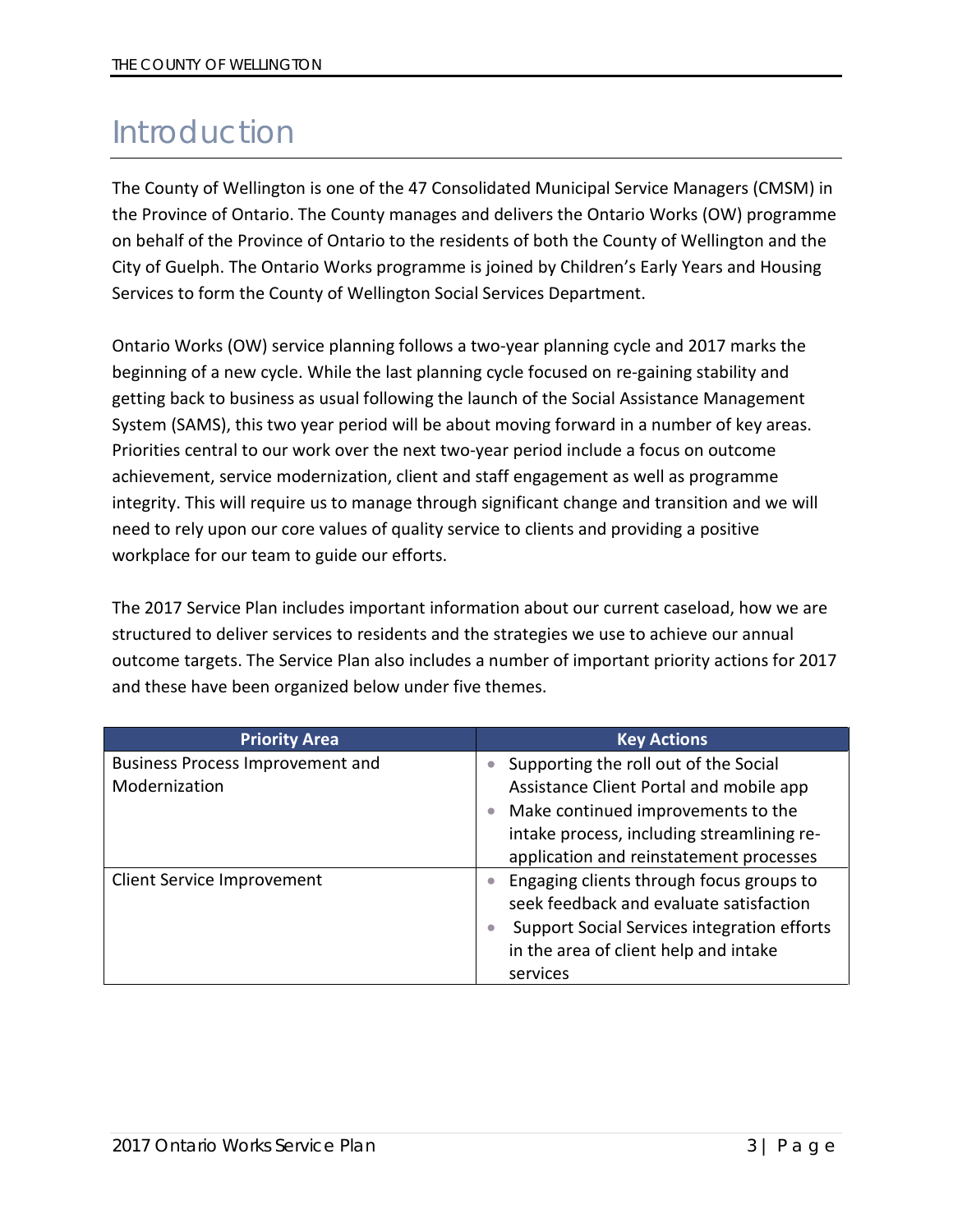| Outcome Achievement and Programme<br>Integrity | Resumption of the full Eligibility<br>$\bullet$<br><b>Verification Process (EVP)</b><br>Further work with local Employment<br>$\bullet$<br>Ontario partners to better integrate local<br>employment services, including use of<br>common assessment at a community level<br>Defining clear outcome pathways to assist                                                                                                                                           |
|------------------------------------------------|-----------------------------------------------------------------------------------------------------------------------------------------------------------------------------------------------------------------------------------------------------------------------------------------------------------------------------------------------------------------------------------------------------------------------------------------------------------------|
|                                                | staff in their work with clients                                                                                                                                                                                                                                                                                                                                                                                                                                |
| Supporting and Engaging Staff                  | Provide important training and learning<br>$\bullet$<br>opportunities to staff in areas such as<br>cultural competency, de-escalation, and<br>motivational interviewing<br>Providing staff with structured, ongoing<br>opportunities to provide input and<br>contribute to ongoing improvement                                                                                                                                                                  |
| Partnerships and Community Engagement          | Be an active leader in the 20,000 Homes<br>$\bullet$<br>campaign to end homelessness locally<br>Work in partnership with key community<br>$\bullet$<br>collaborators to help address the broader<br>needs of OW clients. Examples of these<br>groups include: the Poverty Elimination<br>Task Force, Wellington Guelph Drug<br>Strategy, and Local Immigration<br>Partnership.<br>Expand the child support service to other<br>social services and ODSP clients |

The Ministry of Community and Social Services has also requested that the 2017 Service Plan address important provincial priorities and these are included in the document.

Finally, I would like to commend the continued effort and high quality work of our team. They consistently provide excellent client service and this is a testament to their commitment and competence. We are excited that 2017 will be about moving forward, and we look forward to working with the Province and our community partners to improve and modernize the services and supports we are providing to our clients.

 $#4dB$ 

Stuart Beumer, Director of Ontario Works May 2017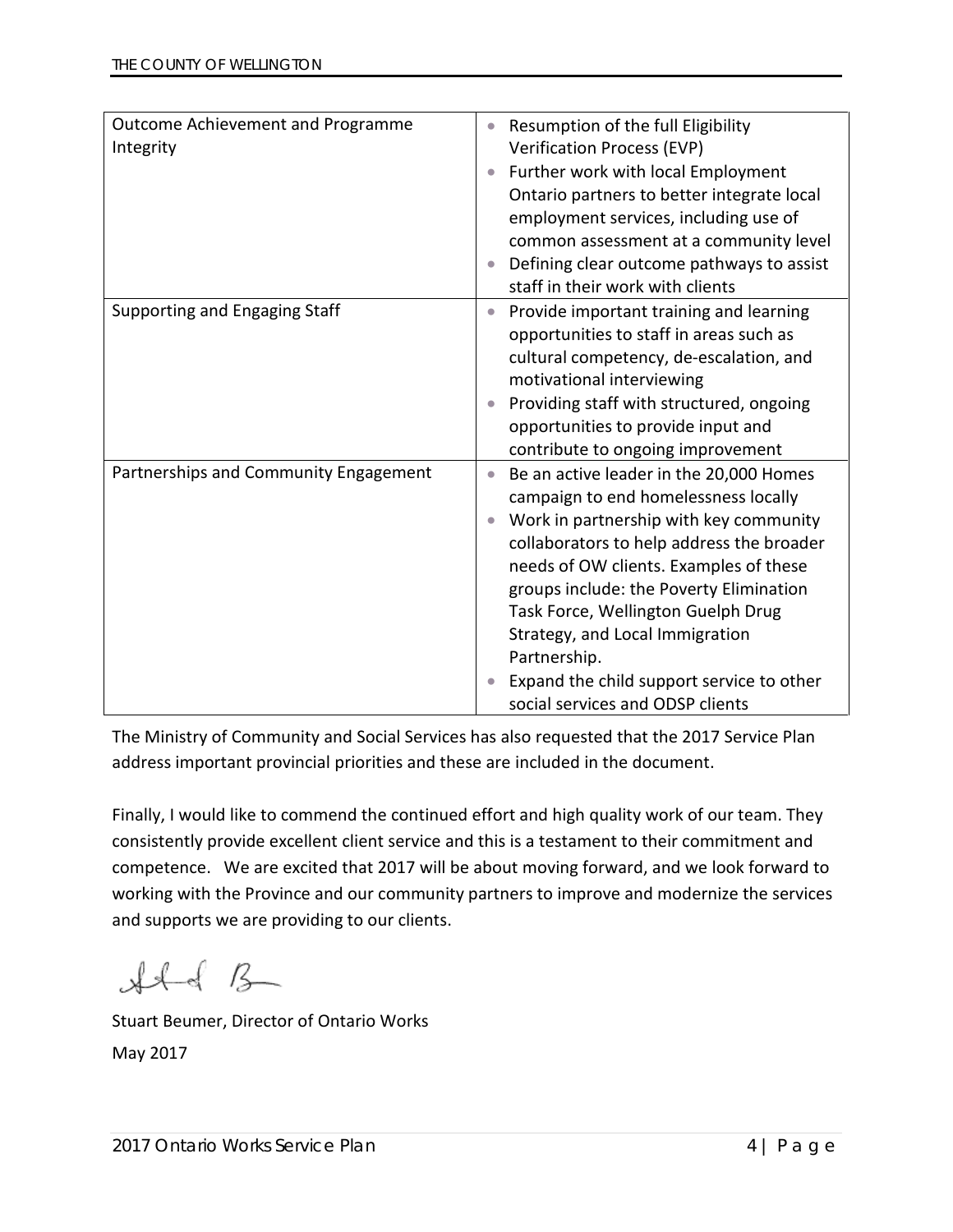# <span id="page-5-0"></span>**1** Ontario Works Vision and Mandate

### <span id="page-5-1"></span>County of Wellington

The County of Wellington Ontario Works division has a vision and a service mandate that builds upon the vision and mandate for the Ontario Works programme that has been established by the Province.

#### <span id="page-5-2"></span>Vision

*To inspire and support every client in achieving their goals.*

#### <span id="page-5-3"></span>Service Mandate

We strive to effectively serve people needing assistance by delivering high quality programmes and services in collaboration with our community partners, in accordance with the provincial Ontario Works programme.

## <span id="page-5-4"></span>Province of Ontario

<span id="page-5-5"></span>Vision

*To achieve improved employment outcomes for Ontario Works participants by increasing individual employability with the goal of sustainable employment and increased financial independence.*

#### <span id="page-5-6"></span>Mandate

To provide employment assistance and financial assistance to people in financial need. The Ontario Works programme:

- Recognizes individual responsibility and promotes self-reliance through employment;
- Provides financial assistance to those most in need while they meet obligations to become and stay employed;
- Effectively serves people needing assistance; and
- Is accountable to the taxpayers of Ontario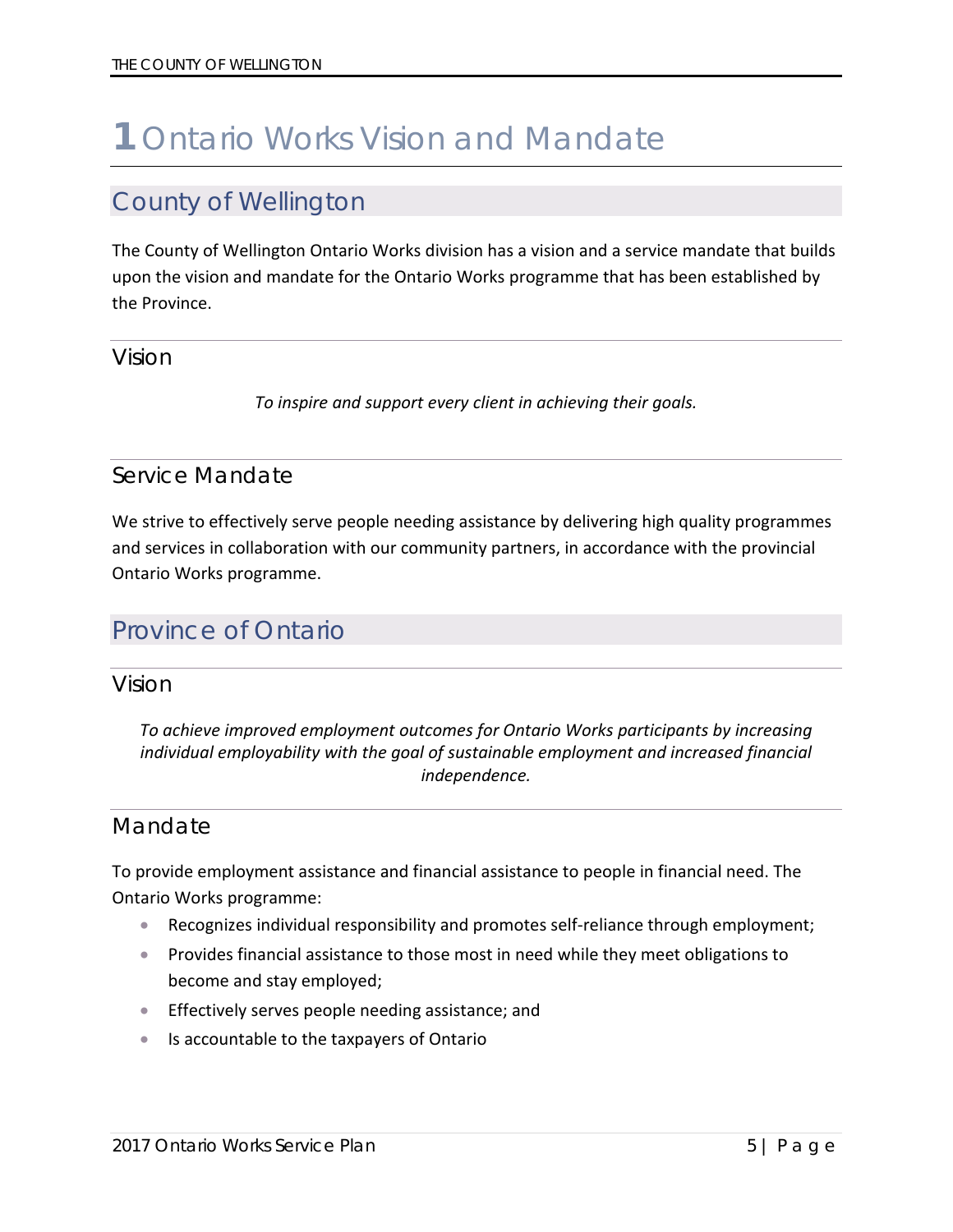## <span id="page-6-0"></span>MCSS Priorities

In addition to delivering on the core expectations of the OW programme, the Province has identified three additional priorities that they require OW delivery partners to address. The specific activities and strategies to address these priorities are outlined below:

- **1. Improved service coordination and communication between Ontario Works and Ontario Disability Support Program (ODSP) delivery offices**
- The continuation of regularly scheduled meetings between our offices at both staff and management levels to discuss issues of common interest and improve business processes
- Planning of a joint all-staff networking and learning event between the two offices to occur in early 2018 and build on the event held in 2016
- The OW office continues to ensure internally delivered employment programmes are open and accessible to all ODSP clients. On average in 2016, 43 ODSP clients were formally accessing employment case management services through our office. ODSP clients accessing OW Employment Assistance are assigned a caseworker to develop an outcome plan and work towards finding employment

#### **2. Strengthened collaboration with local economic development organizations**

- Continued collaborative work between our Employment Team as well as the Settlement Services Team and the Economic Development offices at the County and City of Guelph. This includes industry tours, job fairs, targeted job placements, sharing of data and participation on working groups
- The OW Employment Services team worked closely with economic development offices in 2016 to build awareness of OW Employment Services for employers through regular meetings with economic development managers from across the County, including in Mapleton, Centre Wellington and Minto in support of the County-wide Live and Work Wellington initiative.
- The OW Employment Services team has developed an integrated online Job Board for OW clients seeking employment, which links to the Live and Work Wellington employment listings
- Continued involvement and collaboration with the local Workforce Planning Board (WFPBD). For example, we worked together with the WFPBD to attract approximately 500 people to a job fair hosted by the WFPBD in the fall of 2016. We also continued our work with the WFPBD to develop, promote and host a Manufacturing Day, which brings hundreds of job seekers to employers throughout the County and the region on an organized bus tour.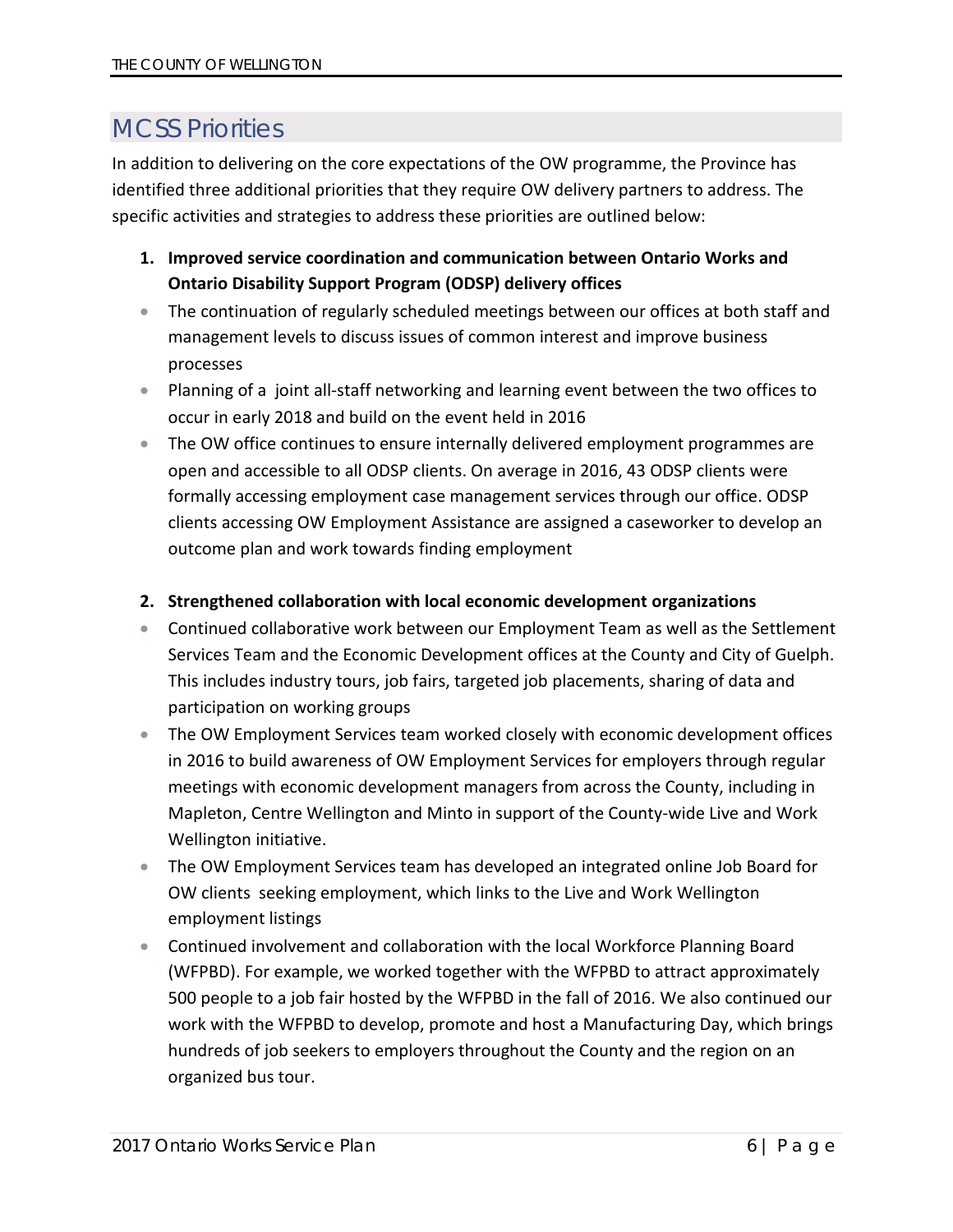- Participation on the newly created workforce development committees of the City of Guelph and County of Wellington.
- Continued work by the OW Employment team will include working with other organizations in the City and County to nurture relationships with employers in the region. The initiatives will build on current successes such as the annual Employer Recognition Awards, which recognize employers for their leadership in providing opportunities for clients with barriers to employment.
- **3. Establishing local partnerships with community organizations in order to better support OW clients**
- The OW office is heavily involved and is a leader in supporting community collaborations that support the needs of Ontario Works clients and other marginalized or disadvantaged groups. The local Poverty Elimination Task Force, 20,000 Homes Campaign and Wellington Guelph Drug Strategy are examples of initiatives that the County supports and is involved with that address issues of income security, homelessness, health equity, and substance mis-use that impact many OW clients.
- The County will continue to be involved in violence against women prevention through funding and close involvement with Women in Crisis, Victim Services and other partners through the Sexual Assault and Domestic Violence committee and new initiatives such as portable housing allowances and efforts to address issues of human trafficking

The OW office also continues to play a lead role in bringing together local Employment Ontario agencies to better integrate employment services and ensure that services are in place to meet the needs of those facing multiple barriers to employment and education. This is detailed further in Section 4: Action Steps and Resources.

# <span id="page-7-0"></span>**2** Environmental Scan

## <span id="page-7-1"></span>Analysis

This section of the OW Service Plan provides an analysis of 2016 outcomes, the current political climate, a description of the 2016 OW caseload, a summary of the local labour market, and information regarding community engagement activities.

The priority for 2016 had been placed on employment-related outcomes as staff became more comfortable with a stabilized technology platform, SAMS. The province also placed a high priority on validating the integrity of the SAMS data and the associated reports, and this has been helpful in managing programme outcomes. There are still some issues and questions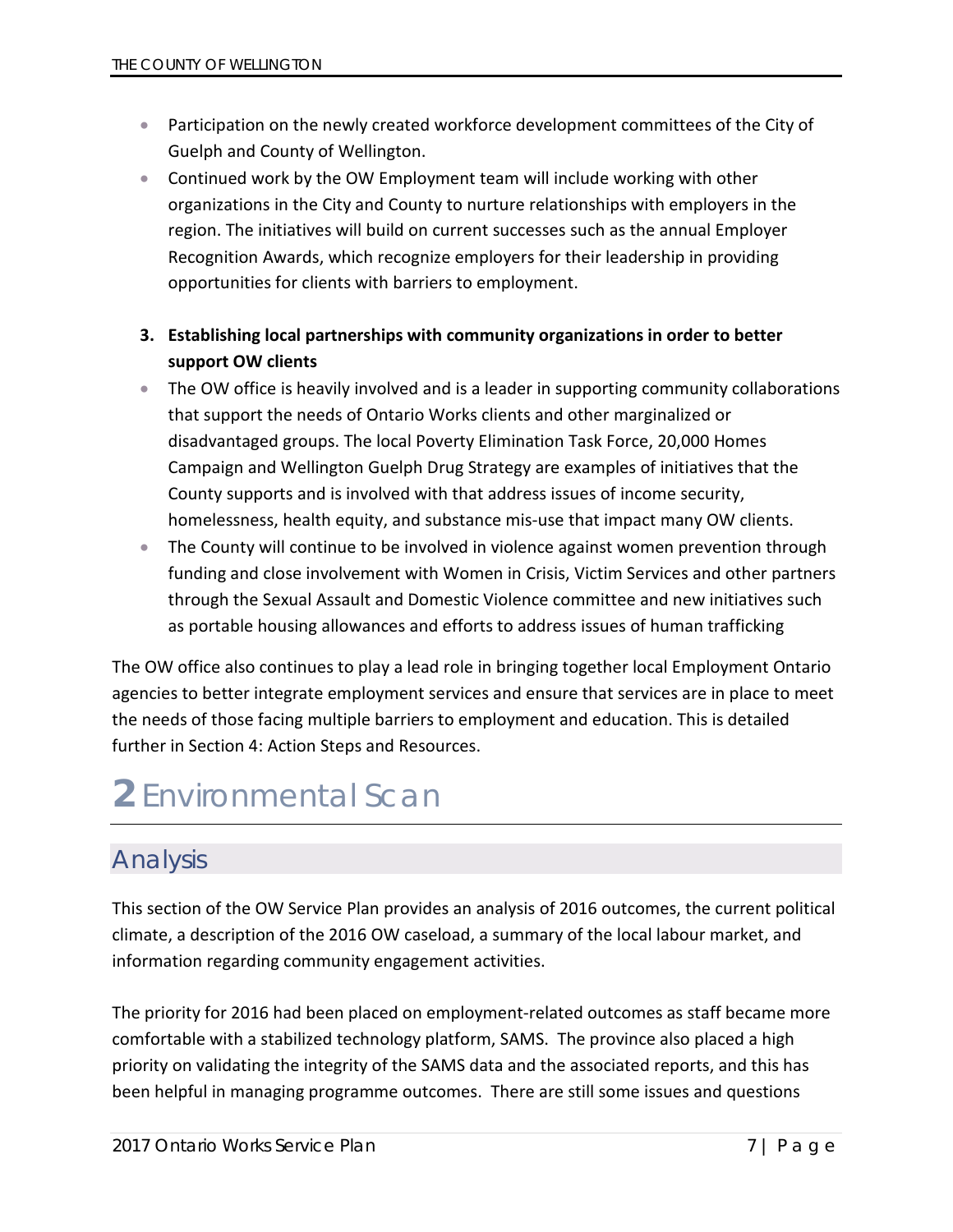related to the timing of the data capture of certain measures as well as whether subsequent modifications to the data after the report run date are credited towards outcome achievement.

With the stabilization of SAMS in 2016, there have been increased efforts in the area of file auditing and review to ensure the integrity of benefits delivery. Increased focus on employment and outcomes, as well as accuracy and quality are positioning us well to have a strong focus on outcome achievement in 2017.

In 2016, we established two outcome targets through our Service Contract with MCSS. We were successful in exceeding the target related to the percentage of the caseload with employment income, achieving 13.52%. In the category of average amount of employment earnings reported by clients on a monthly basis, we came just under our target at \$719. The category of the percentage of terminations exiting to employment was not used in 2016 due to concerns about the availability and accuracy of the data at the time of establishing the Service Contract. Over the course of 2016, data integrity and reporting on this measure have improved and we can report that 25.00% of those exiting OW did so due to employment.

#### **2016 Outcome Funding Results and 2017 Baseline Forecasts**

| <b>Measure</b>                                    | 2016<br><b>Target</b> | 2016<br>Average | 2017<br><b>Baseline</b> | 2017 Target |
|---------------------------------------------------|-----------------------|-----------------|-------------------------|-------------|
| 1 - Average Employment Earnings                   | \$736                 | \$719           | \$719                   | \$730       |
| 2 - Percent of Caseload with Employment Income    | 9.49%                 | 13.52%          | 13.52%                  | 13.73%      |
| 3 - Percent of Terminations exiting to employment | N/A                   | 25.00%          | 25.0%                   | 25.38%      |

#### <span id="page-8-0"></span>**Narrative**

#### **1: Average Amount of Employment Earnings for Participants with Earnings**

The County of Wellington did not meet last year's target of \$736. The 2016 average will be used as the baseline for 2017, and a 1.5% improvement is forecast. This target was selected in consideration of the significant needs that OW clients on average experience in achieving increased and sustained employment earnings. Unemployment is low in Guelph and Wellington and the small number of individuals and families that receive Ontario Works (approximately 1.6% of the total population) tend to have more profound barriers to obtaining and maintaining employment.

#### **2: % of Caseload with Employment Income**

The County of Wellington surpassed last year's target of 9.49%. The average percentage of cases reporting employment income in 2016 was 13.52%.The 2016 average will be used to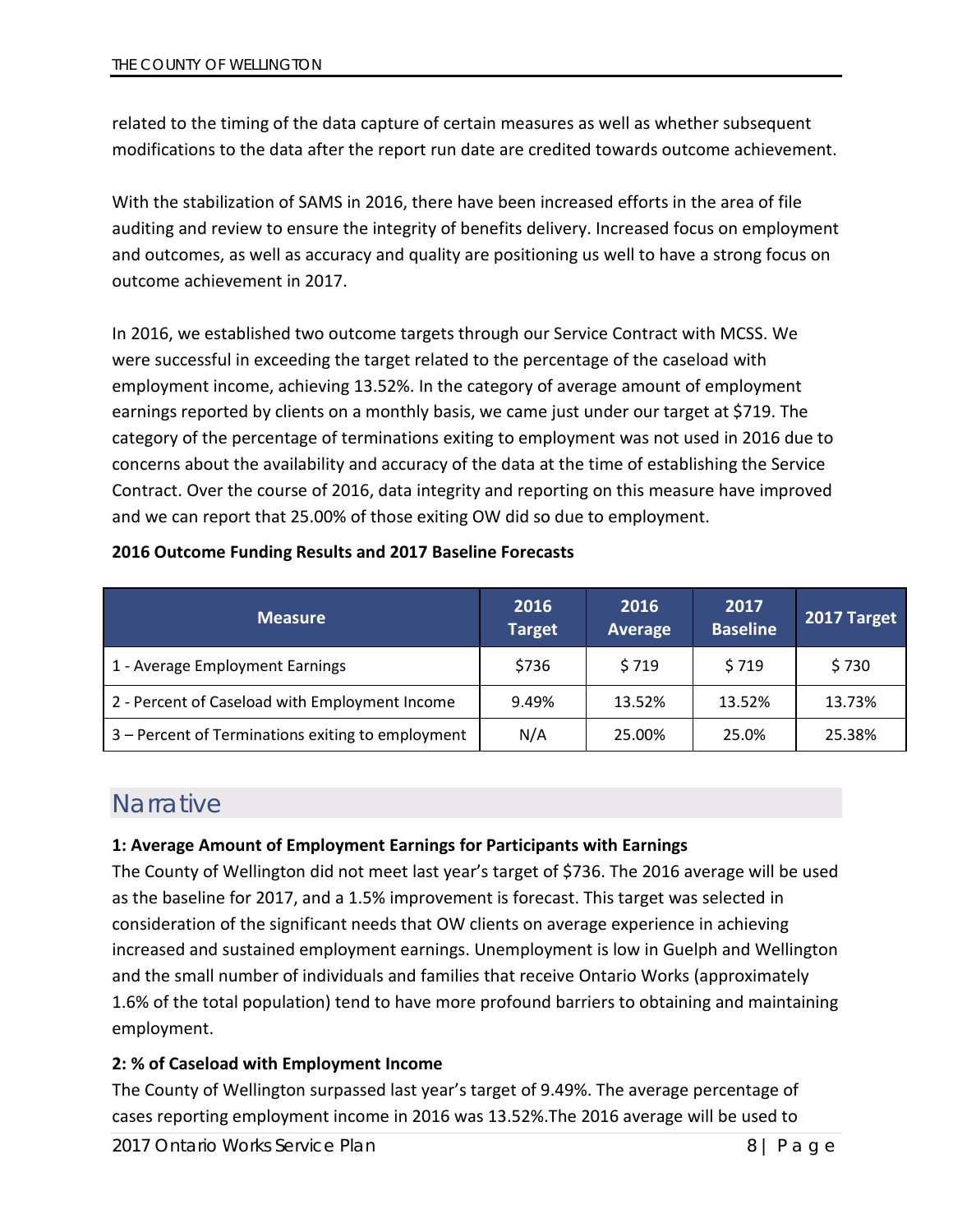establish a baseline for 2017 with a 1.5% forecasted improvement. Our performance in this outcome area continues to be strong, exceeding the 2016 provincial average of 12.21%.

#### **3: % of Terminations Exiting to Employment**

The County of Wellington has not used this outcome since 2014 because there were concerns with the integrity of the data. This outcome is one that is affected by the timing of the data capture for the report which may not reflect the true outcome for the municipality. As a result, the baseline has been set based on our 2016 performance in this area at 25.0% with a forecasted improvement of 1.5% moving forward. This is an area where Wellington has consistently out-performed the provincial average, which in 2016 was 15.09%. Reasons for our success in this area include diligent work by our Employment team to link clients to jobs; attention to follow-up by caseworkers with clients at the time of file closure and a strong local labour market.

### <span id="page-9-0"></span>External Influences

The Ontario government's commitment to increase the minimum wage will continue in October of 2017 when the rate will increase from \$11.40 to \$11.60. While the biggest increase to the minimum wage is proposed for January 2018 when it is slated to increase to \$14.00, we will continue to monitor and respond to the recently announced proposed changes to Ontario's employment and labour laws over the course of 2017. We anticipate that these recent and continued increases will positively impact those on our caseload who are employed in positions paying minimum wage and will strengthen performance in the outcome measures associated with employment earnings.

The Liberal Government's agenda related to social assistance reform and modernization was further advanced in the 2017 provincial budget and has the potential to influence caseload levels, outcomes, and programme administration into the future. Throughout 2017, we will work to implement and monitor the impact of the following key reforms announced in the current and previous budgets:

- A 2% rate increase across the board in Ontario Works and ODSP, effective September 1, 2017. This will also include: Personal Needs Allowance, Institutional Amounts, Special Boarder Allowance, Guide Dog Benefit, budgetary requirements for residents of interval and transition homes, Temporary Care Assistance and Dependants with dependants
- Significant increases to asset limits: \$10,000 from \$2,500 for single individuals and \$15,000 from \$5,000 for couples.
- The increase to the exemption for cash gifts from \$6,000 to \$10,000.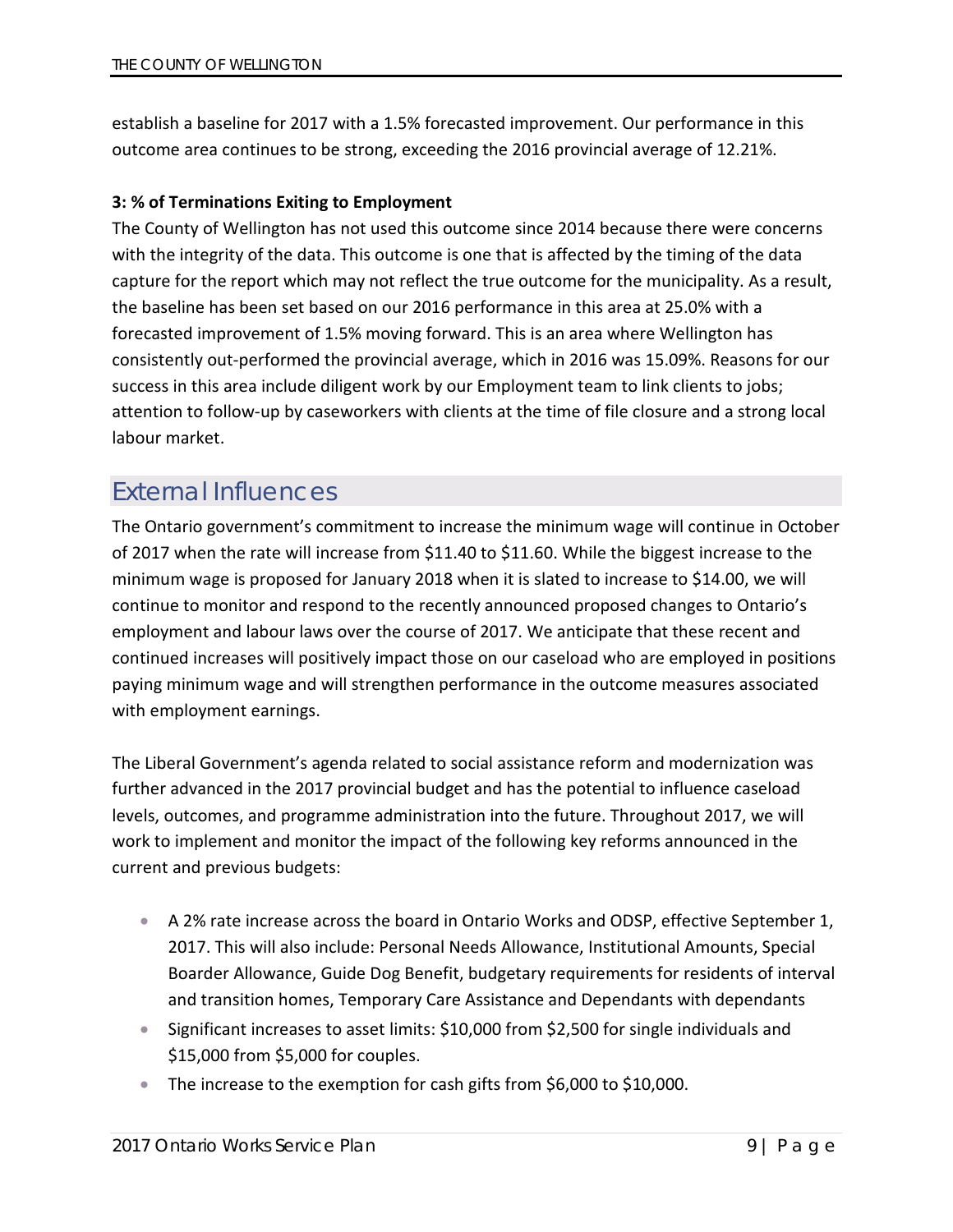- Anticipated policy changes to make it easier for people to apply for social assistance, or come back onto assistance if they need to, by streamlining processes over 2017-18 for both Ontario Works and ODSP.
- Provincial work to make the disability adjudication process simpler and faster.

## <span id="page-10-0"></span>Caseload Description

The following table provides a description of the County of Wellington's OW caseload, including actuals from 2014, 2015, and 2016. A 2.5% increase in our caseload is predicted for 2017 as a result of the continued structural changes in the labour market and the mismatch between employer expectations of prospective employees and the skill level of many of our clients. Provincial changes related to child support, earnings exemptions and asset level changes may also serve to place slight upward pressure on caseload growth as more households will meet and retain programme eligibility criteria.

| <b>Caseload</b>                                            | 2014<br><b>Actual</b> | 2015<br><b>Actual</b> | 2016<br><b>Actual</b> | <b>Forecast</b> |
|------------------------------------------------------------|-----------------------|-----------------------|-----------------------|-----------------|
| Average monthly total caseload                             | 2,011                 | $2,082^1$             | 2,106                 | 2,159           |
| Average monthly number of ODSP participants<br>(voluntary) | 13                    | 14                    | 43                    | 50              |
| <b>Demographic Variable</b>                                | <b>Dec 2014</b>       | <b>Dec</b><br>2015    | <b>Dec 2016</b>       | %<br>Change     |
| <b>Number of Cases</b>                                     | 2,016                 | $2,044^1$             | 2,056                 | 0.6%            |
| Total # of People                                          | N/A                   | 3,459 <sup>1</sup>    | 3,463                 | 0.12%           |
| # of Dependants Aged 0-6                                   | N/A                   | $719^2$               | 729                   | 1.39%           |
| Singles $3$                                                | N/A                   | 64%                   | 65%                   | 1.0%            |
| Sole Support Parents <sup>3</sup>                          | N/A                   | 29%                   | 28%                   | $-1.0%$         |
| Couples with Dependants <sup>3</sup>                       | N/A                   | 6%                    | 5%                    | $-1.0%$         |
| Couples without Dependants <sup>3</sup>                    | N/A                   | 2%                    | 2%                    | 0%              |
| LEAP - Average Monthly Caseload                            | N/A                   | 11 <sup>4</sup>       | $34^{5}$              | 209%            |
| Months on Assistance – City of Guelph                      | N/A                   | 23.3                  | 23.3                  | 0%              |
| Months on Assistance - County of Wellington                | N/A                   | 24.3                  | 23.96                 | $-0.34%$        |

<span id="page-10-1"></span><sup>&</sup>lt;sup>1</sup> OW SAMS Transition Performance Report (Preliminary Caseload) – March 2016 <sup>2</sup> SAMS Integrated Case Summary Report

<span id="page-10-2"></span>

<span id="page-10-3"></span><sup>&</sup>lt;sup>3</sup> March 2017 CMSM At a Glance Report

<span id="page-10-4"></span> $4$  This number accounts only for September 2015. Data for the LEAP programme through SAMS was not available or unreliable for other months.

<span id="page-10-5"></span><sup>&</sup>lt;sup>5</sup> January 2017 CRS 310M Employment Assistance Participant Progress Report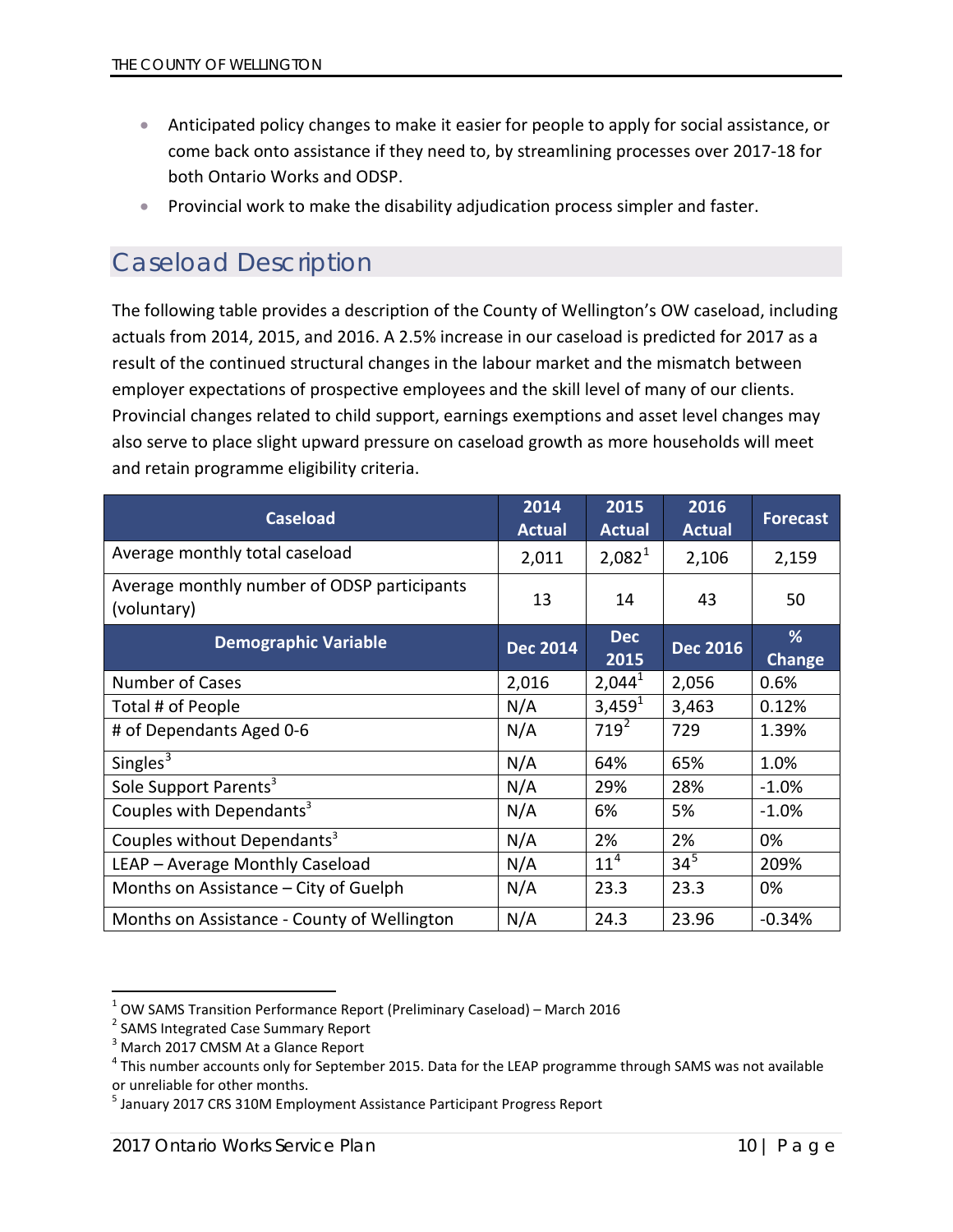

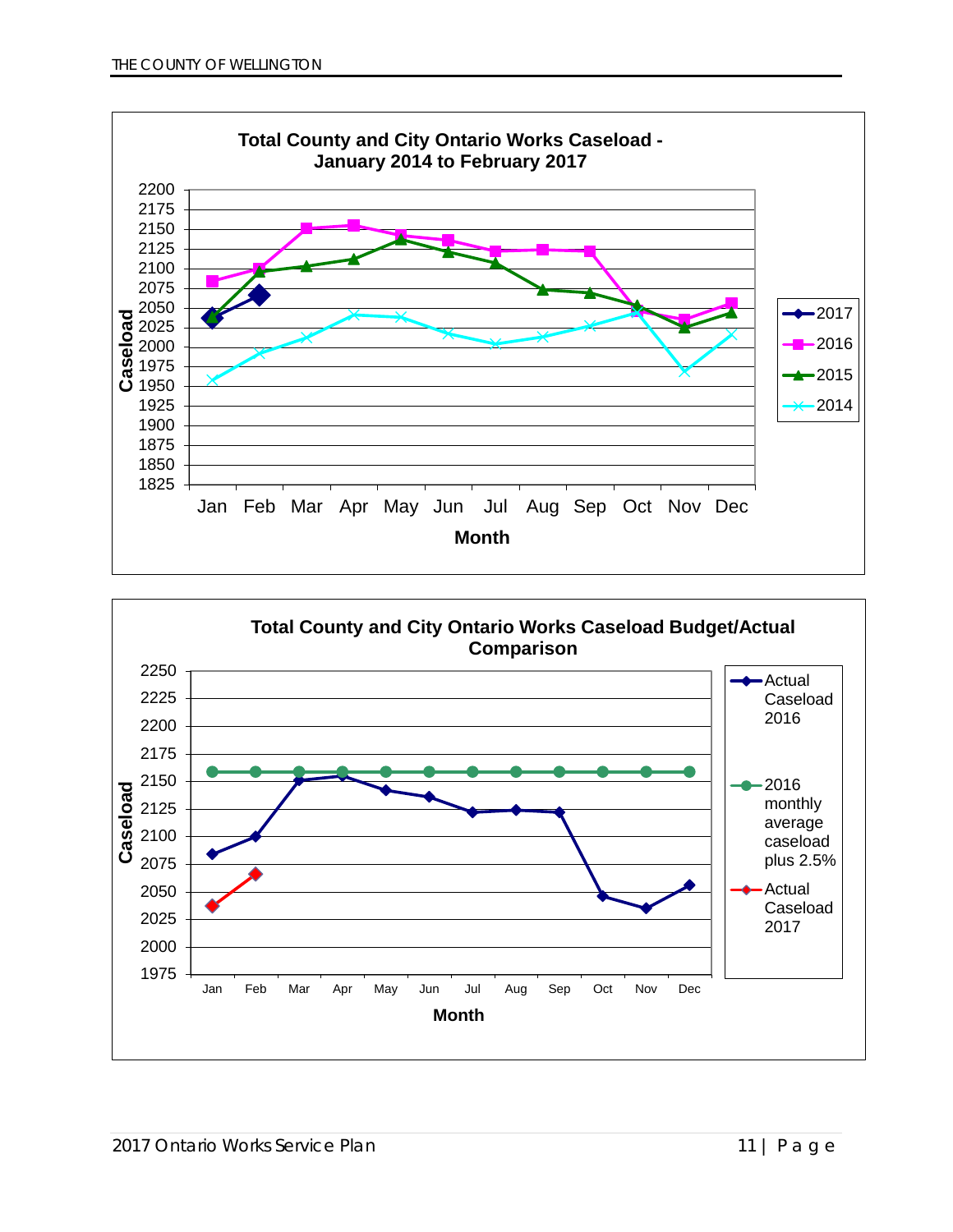The graphs above indicate caseload trends for the County of Wellington and the City of Guelph (combined) since 2014 (Source: OW SAMS Transition Performance Report, February 2017)<sup>[6](#page-12-0)</sup>. Although the caseload has been slowly increasing year over year, it tends to follow a typical pattern of increasing over the winter to a high point in the spring and then declining through the summer to a low point in the fall. This is most likely attributable to seasonal changes in the employment market.

|              | 2010 | 2011 | 2012 | 2013 | 2014 | 2016 |
|--------------|------|------|------|------|------|------|
| 0-5 months   | 45%  | 40%  | 39%  | 41%  | 36%  | 30%  |
| 6-12 months  | 23%  | 20%  | 20%  | 19%  | 20%  | 17%  |
| 13-24 months | 18%  | 20%  | 17%  | 16%  | 18%  | 20%  |
| 25-59 months | 11%  | 16%  | 19%  | 19%  | 19%  | 22%  |
| $60+$ months | 3%   | 4%   | 5%   | 5%   | 7%   | 11%  |

#### **Months Receiving Assistance as a Percentage of the Caseload**

#### **Months Receiving Assistance- Total Counts**

|              | 2010 | 2011 | 2012 | 2013 | 2014 | 2016 |
|--------------|------|------|------|------|------|------|
| 0-5 months   | 867  | 739  | 719  | 792  | 694  | 637  |
| 6-12 months  | 443  | 362  | 360  | 363  | 398  | 366  |
| 13-24 months | 338  | 357  | 323  | 312  | 360  | 410  |
| 25-59 months | 207  | 299  | 352  | 362  | 369  | 461  |
| $60+$ months | 60   | 76   | 90   | 112  | 136  | 224  |

Historically, the OW caseload has seen shifts in this measurement, with an increasing proportion of OW participants relying on OW assistance for a longer length of time. This year has seen a shift, with a larger proportion (22%) receiving assistance for 25-59 months than people who received assistance for 6-12 months (17%) and 13-24 months (20%). Starting this year, the cases that have been receiving assistance for 1 year or more have increased at the same time that we see a corresponding decrease in cases of less than 1 year. With the caseload tipping towards a lengthier reliance on OW assistance, there may exist a shift in the role of OW as a long-term financial resource rather than a short-term emergency service. For further information, please refer to the complete 2016 OW Caseload Profile which has been attached as a supporting document.

<span id="page-12-0"></span> $^6$  Caseload data for November 2014 lacked integrity due to the transition to SAMS. As a result, data for October 2014 was used for November 2014 as well.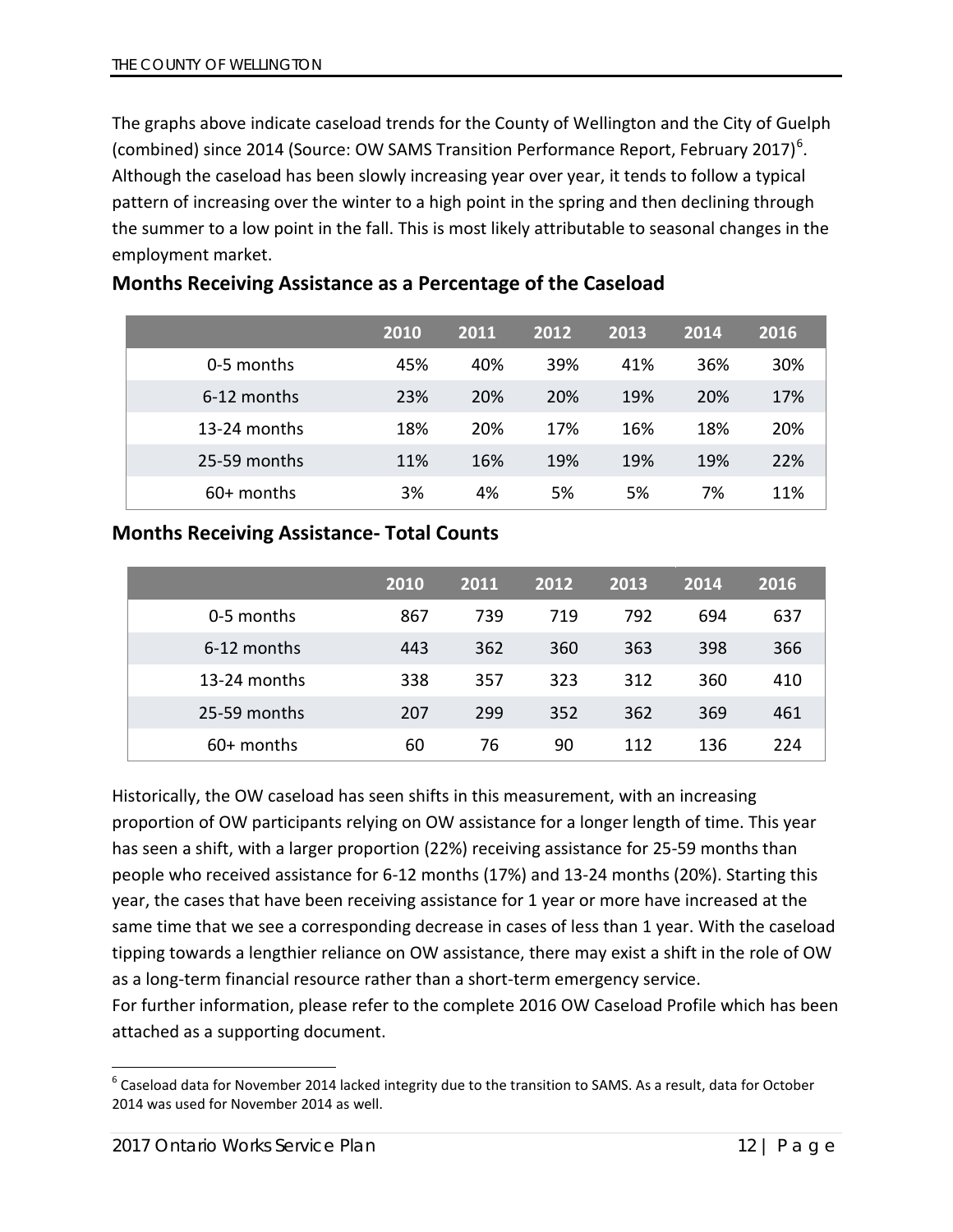## <span id="page-13-0"></span>Local Labour Market

The unemployment rate for the City of Guelph was at 4.9% in April of 2016, falling to 4.5% in April of 201[7](#page-13-1)<sup>7</sup>. The overall employment figure was 92,600 in April 2016 and dropped to 89,200 by April 2017<sup>1</sup>. This statistic includes both full-time and part-time workers. The unemployment rate for the County of Wellington, including the City of Guelph, has remained among the lowest in Canada for 2016 -2017.

As part of the 2016 Wellington Business Retention and Expansion Project, interviews conducted with local business owners have indicated a strong local economy and healthy job growth in the County. Despite a small decrease in the number of jobs in in the City of Guelph in 2016, the unemployment rate fell to 4.5% from 4.9% largely due to a due to a labour force participation rate of 70.9% compared to 75% in 2016<sup>1</sup>.

A significant skills mismatch continues to take place locally in 2017 whereby unemployed workers with low skill sets cannot find work or are caught in the 'find employment only to lose employment cycle,' while at the same time there exists a remarkable and unanswered demand for highly skilled workers. This is particularly evident within the County of Wellington where employers have continued to note the difficulty they experience in attracting qualified workers from beyond the County. Therefore, despite a number of available job postings, there has not been an observable decrease in the OW caseload. Some efforts to address this challenge were seen in Q3 & Q4 of 2016 through Q1 of 2017 through the creation of both provincially and federally funded training programmes. In both the County and the City of Guelph, CNC Machinist programmes have been initiated to meet this demand. To complicate the skills mismatch, the lack of public transportation and affordable housing continue to present challenges for both employers and workers in the County. The City of Guelph continues to see industrial areas not fully serviced by public transit to match afternoon or night shifts.

Sectors leading the job growth, by number of hires in Waterloo, Wellington, and Dufferin include Manufacturing & Utilities (1,805), Trades, Transport & Equipment Operators (1,275), Sales & Service (1,069), Business, Finance & Administration ([8](#page-13-2)26) and Healthcare (474)<sup>8</sup>. In particular, local labour market growth is expected in the year ahead based on the following 2016 highlights:

• Polycorp Ltd. in Elora is in expansion mode, adding 26 new jobs after a \$14.5 million investment and being awarded an additional \$2.5 million from the province.

<span id="page-13-1"></span><sup>&</sup>lt;sup>7</sup> Statistics Canada, Labour force characteristics adjusted by census metropolitan area, Q1 2017

<span id="page-13-2"></span><sup>&</sup>lt;sup>8</sup> Workforce Planning Board Waterloo Wellington Dufferin. (2016 Employer One Survey. Released July 2017).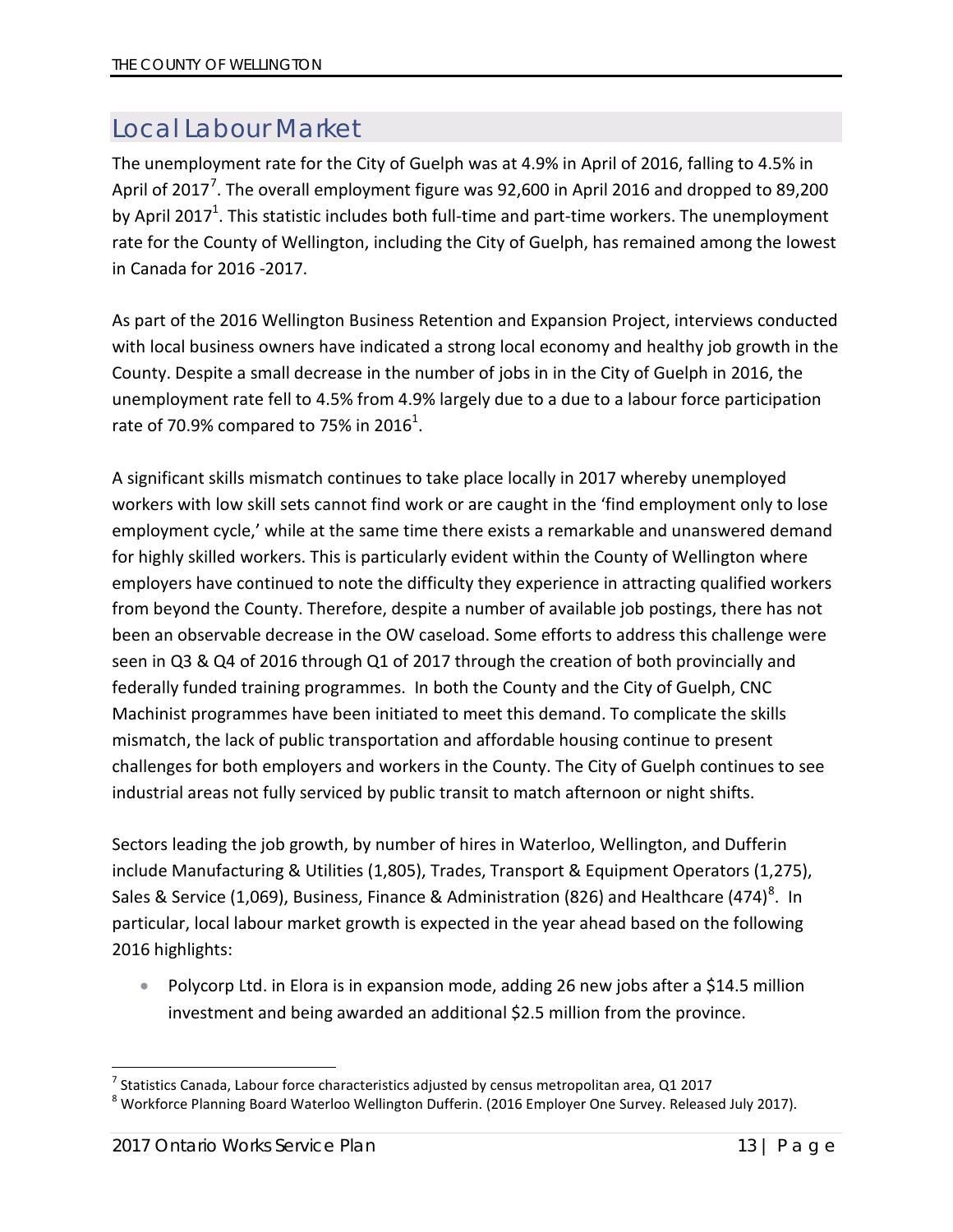- Pintar Manufacturing has relocated to Erin from Mississauga with the acquisition of the dormant Guardian plant. Open in August 2016, plans for growth show a demand for upwards of 30-40 new staff.
- A planned proposal was put forward to council in 2015 for a new Lowe's location in Guelph. If zoning changes are approved, Lowe's could bring hundreds of new jobs to the area in the future.
- Construction has been completed on the second Walmart location now open in Guelph and this did attract 50-75 new mostly part time and some full time employment opportunities. However many of those were filled by the exiting Target store employees, which previously held that footprint in the South end of Guelph.
- In contrast, Sears has been showing declining sales and is now restructuring the brand and store fronts across Canada, which could lead to full and part-time position losses in the retail sector locally.
- Guelph's Stone Road Mall is currently under expansion, attracting several large national retailers, such as Marshalls and Forever 21. This growth will potentially have a positive impact on the employment prospects of our caseload. Where possible, our Employment Team within Social Services will work with employers and our economic development colleagues to directly connect and support appropriate OW clients to these opportunities.
- The new site and expansion of the Groves Memorial Hospital in Fergus is attracting employment for local skilled trades during the construction phase. A shortage of skilled construction trades is being felt across the County due to large infrastructure projects such as this hospital expansion.

## <span id="page-14-0"></span>Community Engagement

At every level of the organization, OW staff continue to be involved in the community through collaborative work and meaningful partnerships. Investing in these activities strengthens our connection to the local community, region and province, enabling us to stay informed on issues that impact the delivery of our services. These efforts also lead to client service improvements as we plan, coordinate and integrate human services at a community level. A few collaborative efforts are highlighted below.

#### <span id="page-14-1"></span>Housing

The OW programme is highly integrated with the delivery of homelessness related programmes and supports, which have proven highly beneficial in helping OW and ODSP clients maintain or obtain housing. In 2015, the County of Wellington conducted the second annual Point in Time (PIT) Count to understand the extent of homelessness in the community with particular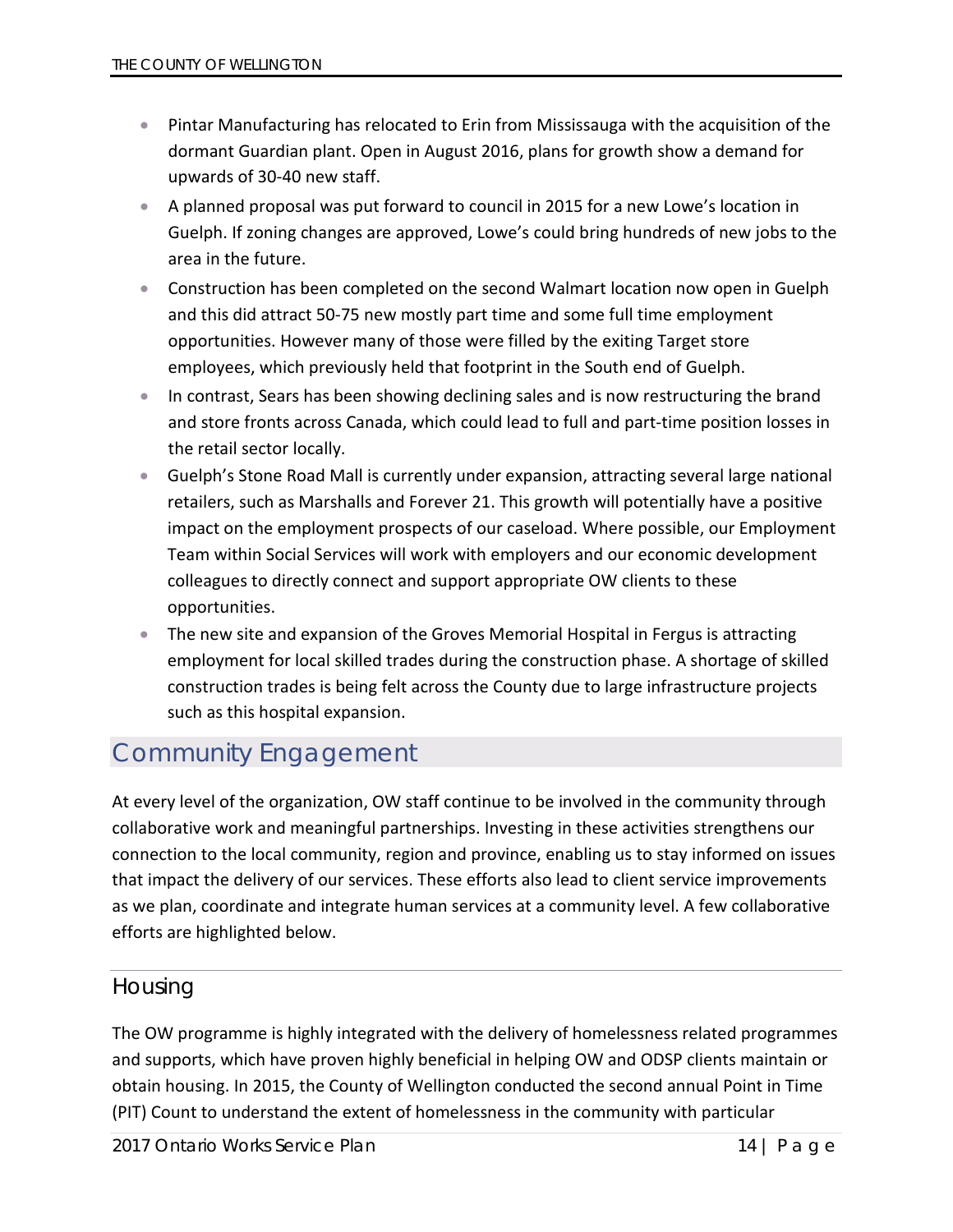attention paid to relative homelessness. Data from the PIT Count helped to inform a number of programmes that came into development over the past year. In partnership with the Welcome In Drop In Centre, the Housing First programme began in 2015 with 15 participants over the year, assisting in life stabilization and overall skill building. At the beginning of 2016, the Diversion and Rapid Re-Housing programme was launched to support shelter operators and clients in coming to appropriate interventions. Finally, the County, in partnership with the local Poverty Task Force (PTF), has committed to join and co-lead the 20,000 Homes Campaign, a national effort to end homelessness. This will include a comprehensive PIT Count to identify the community's most vulnerable and acute homeless population with a commitment to housing a targeted number at year's end. The campaign involves a complete community effort to improve our service systems and responses so that homelessness can be eliminated locally.

#### <span id="page-15-0"></span>Income

With the understanding that many individuals and families in Guelph Wellington, including those working full time, face challenges related to inadequate income, our staff have been supporting the living wage movement through involvement with the Income Security Action Group of the local PTF. By supporting the living wage, we can ensure that working individuals and families can meet their basic living expenses, support the healthy development of their children, and move towards financial independence. In 2017, the OW office will be working with the Housing Services and Children's Early Years divisions as well as the local ODSP office to offer support to those clients in accessing child support. It is hoped that this will increase the number of families benefitting from the provincial changes announced in 2016.

#### <span id="page-15-1"></span>Food Security

In partnership with the PTF, local townships, and Wellington Dufferin Guelph Public Health, the OW Department in Fergus took part in a Market Bucks Pilot Project where OW clients in Wellington North were provided farmer's market vouchers. These vouchers had monetary equivalents and were also available to the public for purchase. This allowed OW clients the ability to purchase fresh and healthy food in a manner that maintains dignity and builds community. The pilot project showed positive results in participant abilities to purchase healthier food (particularly fresh produce) as well as connectedness to the community. With the success of this pilot, the County looks towards participating in an expanded Market Bucks programme for Ontario Works recipients across all areas of north Wellington County.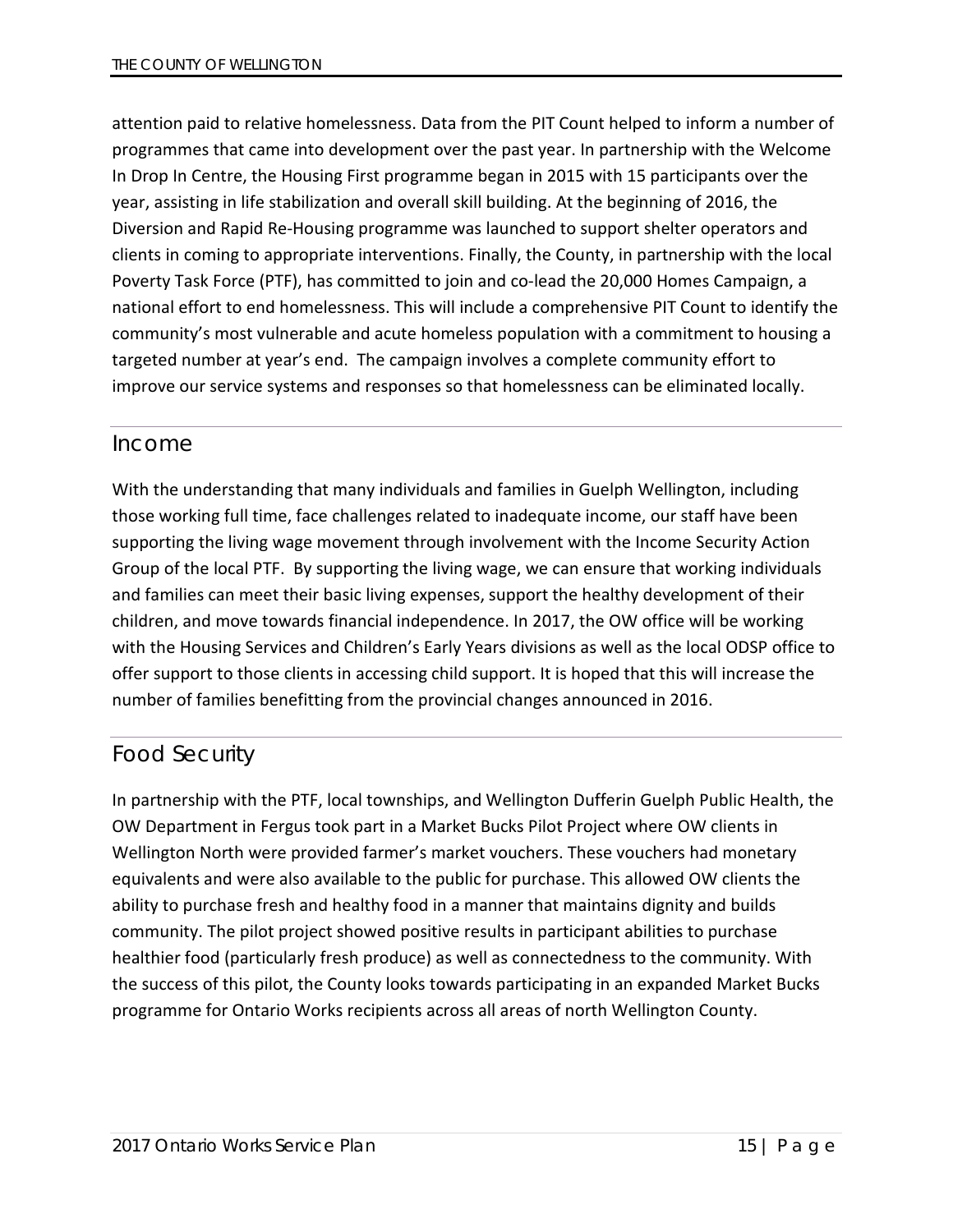#### <span id="page-16-0"></span>Health

In early 2015, three oral health programmes for low income children were integrated into one rebranded public oral health programme to simplify and streamline access. This integration included the social assistance dental programs for children. The OW office continues to be involved with the local Oral Health Action Committee in order to ensure the needs of our clients are understood and continue to be met through this transition period.

The OW office is also an active partner with the Wellington Guelph Drug Strategy. The Drug Strategy is a multi-stakeholder group that addresses issues related to substance misuse; in 2016 key priorities of the Drug Strategy include:

- Moving forward the recommendations of the "We Can Do Better" youth addictions report
- Advancing the need for a rapid response addiction medicine clinic locally
- Supporting the community response to crystal meth
- Continuing to support the work of the local Drug Treatment Court
- Connectivity Table

#### <span id="page-16-1"></span>Integrated Service Planning

The County Social Services Department supports coordinated service planning at a community level. A key initiative in this area is the Toward Common Ground project. This Trillium-funded project has brought together 12 key human and social service organizations in the community to build a sustainable model for integrated human service planning. This will include improvements to how we share and use data, identify key needs in the community and evaluate the impact of our work.

# <span id="page-16-2"></span>**3** Programme Management

## <span id="page-16-3"></span>Analysis of Resources + Service Delivery Rationale:

The organizational chart on page 18 provides an overview of the staffing resource allocations within Ontario Works. Major functions are described below with attention given to identifying potential risks, priority actions, and improvements.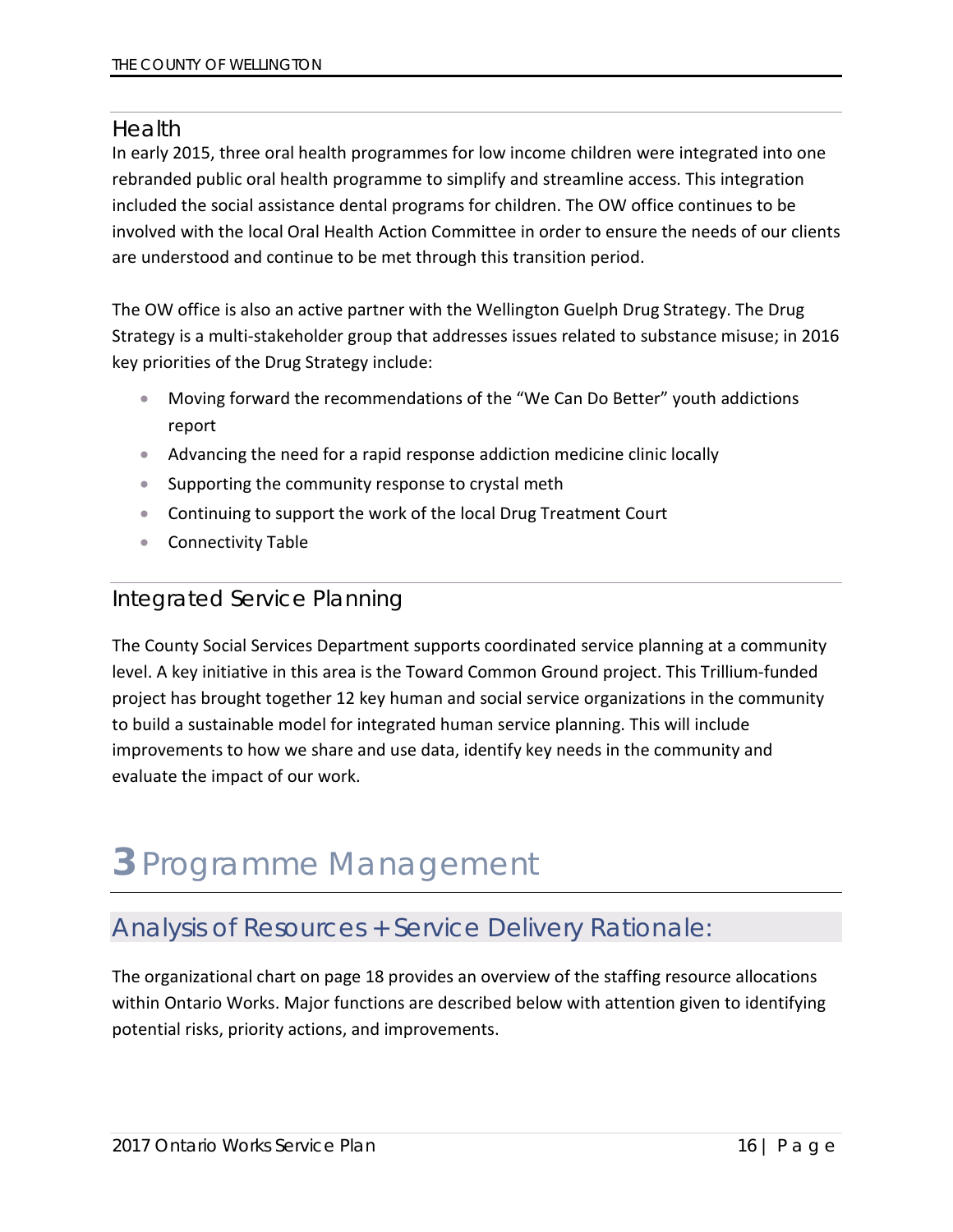The total number of full-time employees dedicated to Ontario Works functions was 65.3 FTEs as of January 1, 2017, with a staff to manager ratio of 7.18 including all levels of management. As of January 1, 2017, our case to caseworker ratio was approximately 100.

In early 2017, the Ontario Works division undertook a management realignment in order to increase efficiency, strengthen lines of accountability and integrate functions for more streamlined support to OW clients as well as staff.

Managers and staff continue to respond effectively to provincial policy changes through ongoing work to update and modify business processes and service delivery approaches. More specifically we plan to complete the following actions in 2017:

- Support the full resumption of EVP
- Engage staff though an Innovation Lab (I-LAB) process to redesign key areas of work in the interest of improving client service and gaining administrative efficiencies (e.g. documentation and filing standards, reapplication processes)
- Complete an update with IT services for our secondary CAAPS technology system to support case management, especially in the area of outcome plans
- Support the implementation of policy changes related to the 2016 provincial budget

Currently, our Trainer and other expert staff continue to deliver SAMS training to both new and returning staff. Refresher sessions are also offered, with the goal of ensuring all staff are wellequipped and comfortable working in SAMS while we continue to meet the established service standards. In 2017, this training will become increasingly targeted to key areas where staff are requiring additional support. Additionally, the development of clearer client outcome pathways and supporting staff in adopting this case management approach is currently underway.

The Social Services Department, comprised of Children's Early Years, Housing Services and Ontario Works divisions, began the process of integrating client reception and help services at our 129 Wyndham Street office in the fall of 2016. The first phase of the project is targeted to be completed by December 2017. The intention is to move towards the integration of these services in the interest of improving service to clients. In 2017 staff will be supported through the development of tools and training. The development of these tools as well as the service integration that is underway are significant undertakings that will take a phased approach. Consultation and communication at all levels of the organization, along with clients and the community is occurring throughout the process.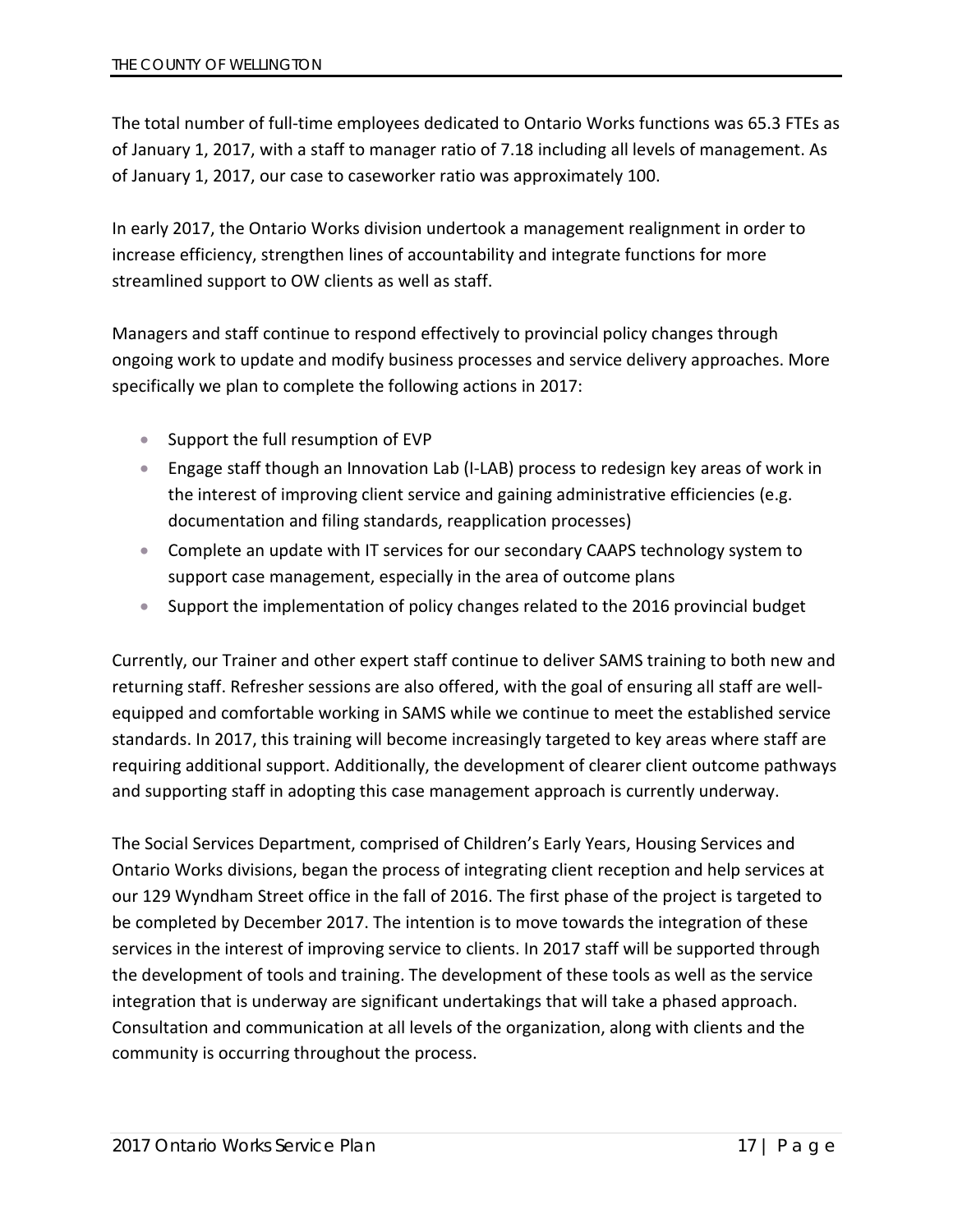## County of Wellington Ontario Works Organizational Chart

<span id="page-18-0"></span>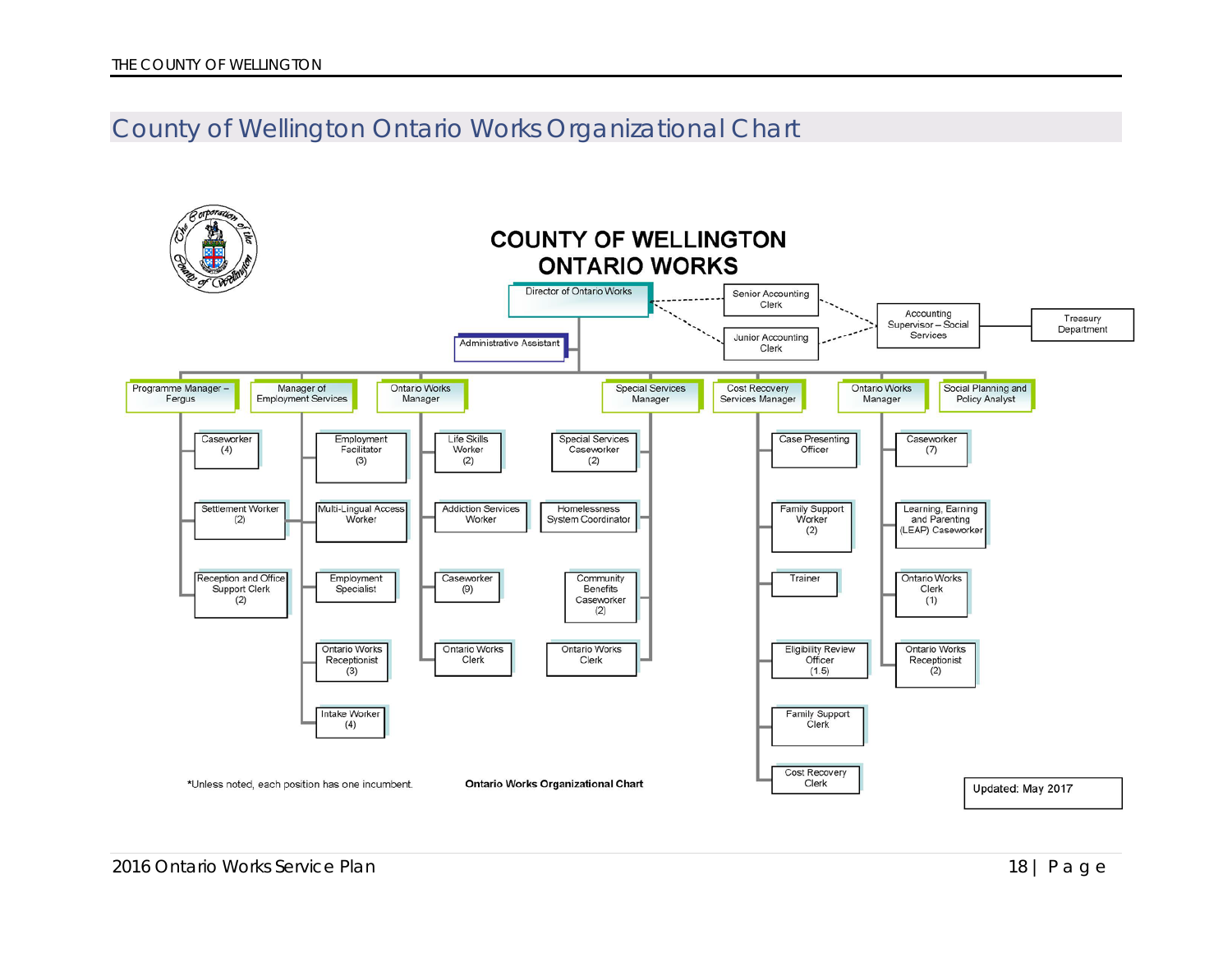## <span id="page-19-0"></span>Intake Services

Applicants for Ontario Works have three options to apply for assistance: **Call**: 1.800.265.7294 x 3390 or 519.837.2670 x 3390 **Click**: [www.ontario.ca/socialassistance](http://www.ontario.ca/socialassistance) **Visit**: Our main office at 138 Wyndham St N. Guelph ON

We continue to promote the online application for Ontario Works through various channels including our website, voice message system, and through community partners. It is worth noting that 2016 was the first year that the Social Assistance Operations Performance Report was used to obtain the number of Online Applications and the corresponding percentages. For the years prior to 2016 a manual internal tracking method was used.



The majority of intakes continue to be completed over the telephone. Additionally, clients who have completed an online application are also contacted by telephone to confirm information and to schedule a Verification Interview as appropriate. In an effort to streamline access, enhance customer service, and provide efficient responses to callers, we are exploring changes to the phone system that would see an increase in the percentage of calls answered directly by our intake unit.

Our intake unit makes arrangements for interpretation services where needed for clients attending Verification Interviews. Caseworkers continue to have access to interpretation supports for their clients in the delivery of services.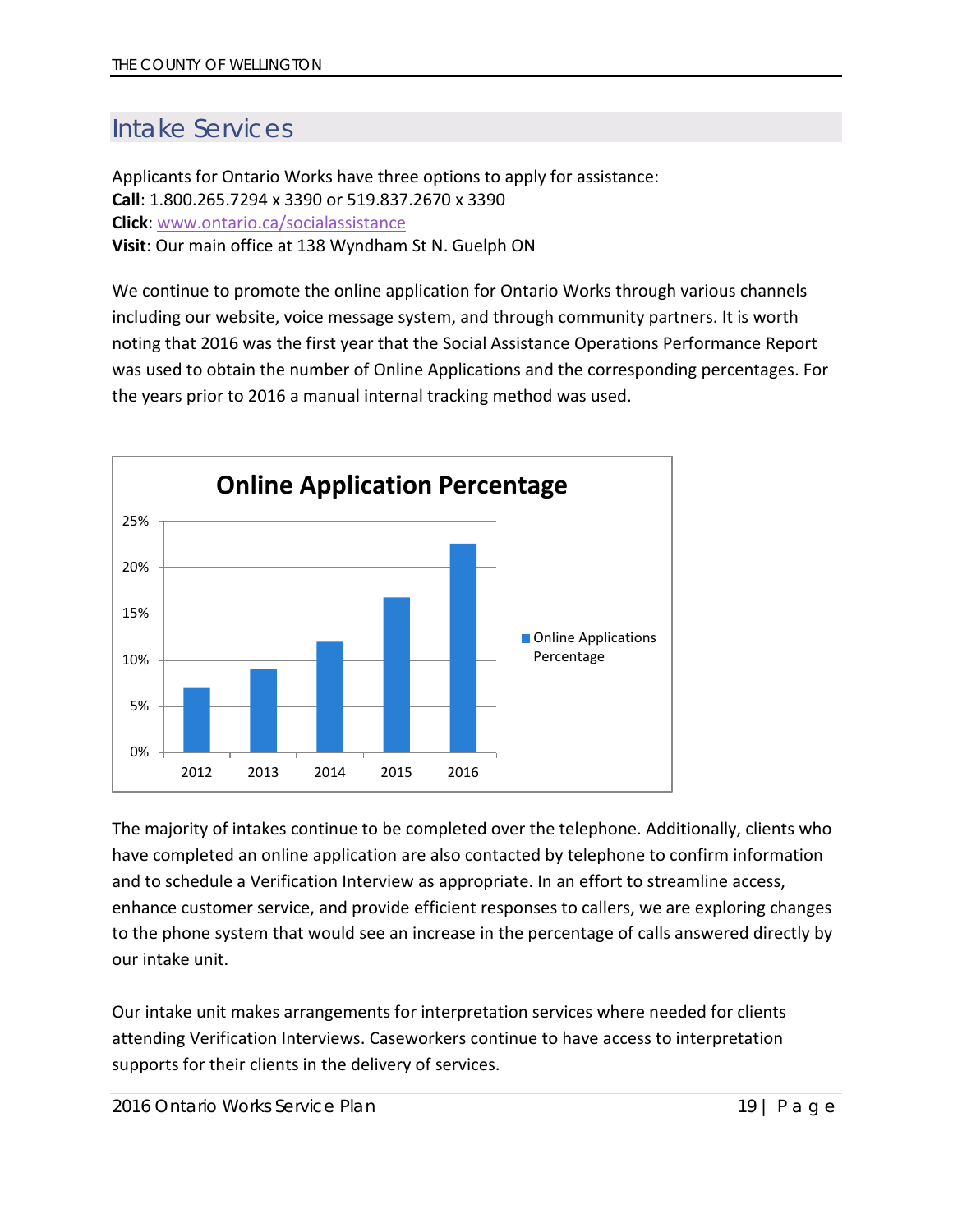Our intake team also has primary responsibility for identifying cases where emergency assistance might be appropriate. The team works through their manager to refer these clients to either our Special Services team or directly to a caseworker for assistance. According to the Social Assistance Operations Performance Report for 2016, the Intake Team responded to 2421 requests for assistance. Of the total number of requests received, 67.2% of the applications were found to be eligible. The remaining requests were either deemed ineligible, or the client voluntarily withdrew their application. These numbers do not include general inquiries or situations where an application for assistance was not initiated after a brief initial screening.

In reviewing the Social Assistance Operations Performance Reports for Wellington County as well as the Province, the local average number of business days from screening to a decision is 5.3 days, compared to 6 days for the provincial average. Online applications represent 22.6% of the total number of applications compared to 26% for the provincial average. We continue to strive to make decisions on applications within 4 business days whenever possible; currently we meet this target 60% of the time versus the provincial average of 56%.

### <span id="page-20-0"></span>Case Management Services

While there continue to be challenges, we are seeing that efforts to restore normalcy to case management have been successful. We have continued to place more emphasis on assisting participants with employment supports. Caseworkers have worked hard throughout 2016 to ensure that Outcome Plans and Two Year File Reviews are up to date, and managers have returned to regular file auditing. In 2017 our focus will be on developing clear client pathways and supporting caseworkers in utilizing these intervention tools.

Caseworkers continue to benefit from utilizing the Comprehensive Assessment and Action Plan System (CAAPS) to capture and monitor employment activities for OW clients. Caseworkers have identified some additional functionality that would enhance abilities to capture relevant data and monitor caseloads. In addition to the current administrative functions of the CAAPS system, we have added functionality to identify participants who may benefit from employment interventions such as workshops, job fairs, and assessments. To ensure that this additional case management tool will be able to provide effective support to caseworkers, we are currently working with our IT department to make the necessary revisions. Working with the current extracts from SAMS has been a challenge, however we continue to move forward and hope to complete the revisions by the end of 2017.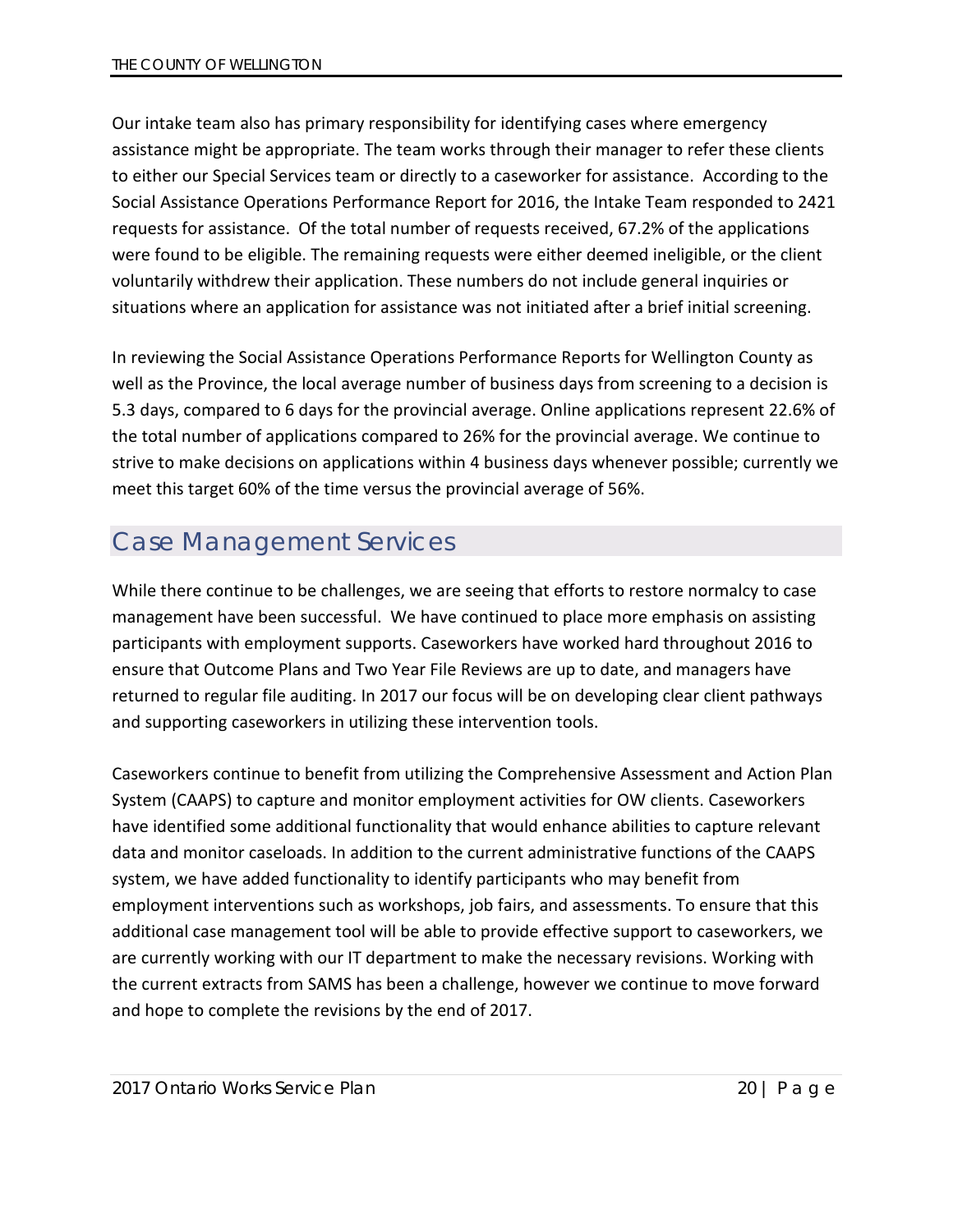To support a more participant-focused LEAP programme, we have purchased the required technology to allow us to complete Verification Interviews from remote locations. We have been establishing secure locations, where our technology is able to function, to allow us to meet participants. We have also been consulting other CMSMs to learn their successes with the LEAP programme and are hopeful that some of these interventions will have the same positive effect. We also continue to look towards increasing our direct involvement with schools and service delivery partners who support clients in this programme. In 2016, we were successful in significantly increasing the number of clients supported through the LEAP program and we hope to build on this success in 2017.

### <span id="page-21-0"></span>Life Skills Programmes

The Addictions Services Initiative (ASI) is an intensive case management programme for clients struggling with substance misuse issues that prevent them from obtaining and maintaining employment. Clients who are interested in working on their addiction issues are referred to the ASI Life Skills Worker, who, in collaboration with Community Addiction Services (CADS), Stonehenge, and other addiction service providers, assists clients to get the treatment and support they need throughout their recovery journey. Once the client reaches the maintenance stage and has not relapsed for a substantial period, they are ready to be referred back to a general OW Caseworker to seek employment.

The Mental Health Life Skills programme also utilizes an intensive case management model for clients. Referrals to the Mental Health Life Skills programme are made by caseworkers when a client identifies that they are struggling with significant mental health issues that prevent them from gaining financial independence. Clients receive assistance with appropriate referrals to community mental health resources or for medical and psychiatric assessments that may assist the person in stabilizing their situation. Assistance is also provided to clients for completing ODSP applications where appropriate.

In an effort to standardize the referral process as well as track the progress of clients within each of these programmes, the County is exploring various tools and strategies to measure client needs and development. One part of this strategy includes an evaluation of the larger OW caseload to determine the level of need/functioning of clients and develop appropriate interventions to respond to these needs through ASI, Life Skills, or employment supports programming. The second part of this strategy includes implementing an ongoing evaluation tool to capture relative progress of clients within the ASI and Mental Health Life Skills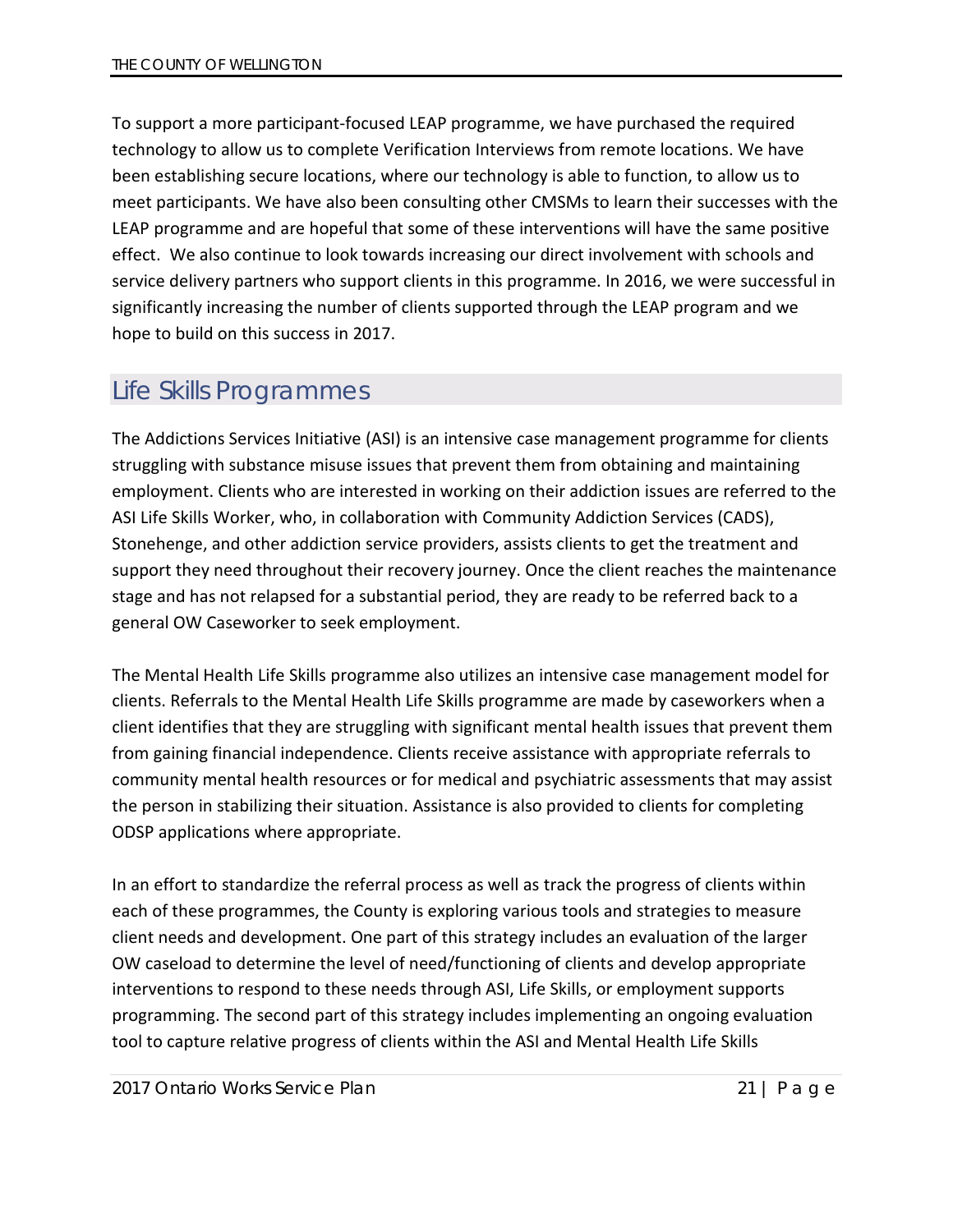programmes. Both parts of this programme will assist the County in better understanding the level of need of our clients, and stream our caseloads to appropriate, evidence-based interventions.

An annual ASI Service Plan is completed and submitted to the ministry. The service planning process gives us an opportunity to outline our service strategies, programme management functions, outcome monitoring, and partner linkages.

## <span id="page-22-0"></span>Fergus Social Services Office

The Social Services office in Fergus has been open since April 2012, providing County residents access to a variety of social services, including OW and Settlement as a primary focus. The office continues to house other social services including child care, social housing, and ODSP supports. Specialized workers who complete functions such as family support, eligibility review, addiction and mental health services, and LEAP travel to the Fergus office to meet with their clients that reside in the office catchment area. The addition of this office location has made a significant improvement to our ability to provide excellent customer service, making our services far more accessible to those living in the central and northern areas of Wellington County.

All applications for social assistance are received and processed centrally via the Intake Team at the Guelph office. Verification Interviews and on-going case management for clients, who reside in one of the four townships of Centre Wellington, Mapleton, Minto and Wellington North, take place out of the Fergus office. In 2017, the Fergus office will be piloting the delivery of outreach services to clients through the use of space at the Arthur library on a monthly basis. We will be monitoring the success of this pilot to determine if it meets the needs of clients and if it is an efficient use of resources.

In addition, the Fergus office is also the primary location of the Settlement Services programme. Funded through [Immigration, Refugees and Citizenship Canada](http://www.cic.gc.ca/english/department/) (IRCC), the mandate of this programme includes assisting newcomers to Canada to access community services and adjust to life in their new communities. The federal resettlement of thousands of refugees, namely from Syria, to Canada as Permanent Residents, have greatly increased the need for Settlement Services and supports in the County of Wellington.

These refugees are entering Canada through sponsorship via the Government Assisted Refugees (GARs) programme, Private Sponsorships, or Blended Visa Office Referred (BVOR)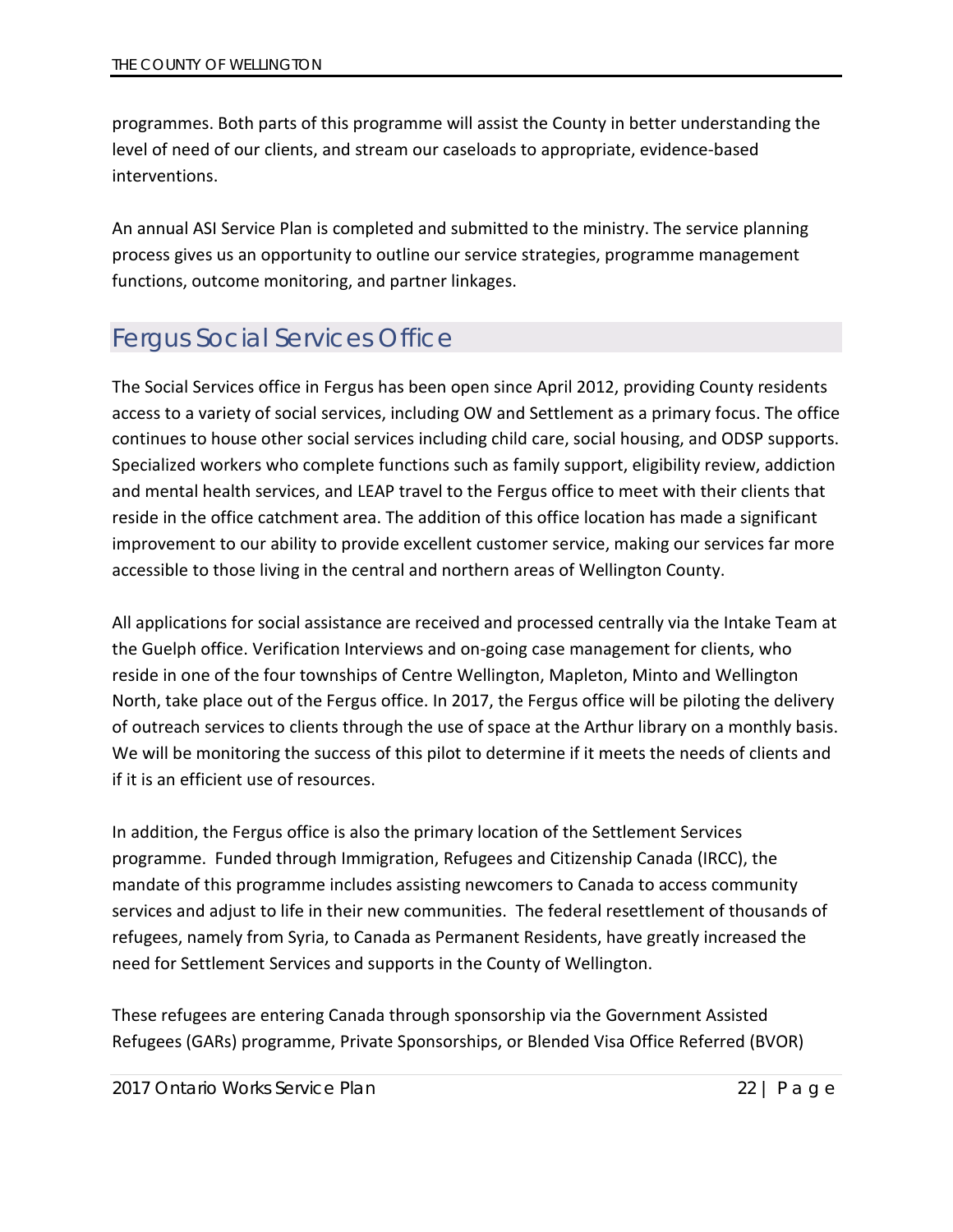programmes. Although the County of Wellington is not one of the six designated GAR destinations, secondary migration occurs from bordering GARs. Our Ontario Works programme has also witnessed a slight increase of in-land claims via the United States. No active sponsorship exists in these cases, and applications have been taken for Ontario Works and Housing subsidies. The County of Wellington has also witnessed a great increase in Privately Sponsored refugees, and worked with sponsorship groups to provide information on supports available to refugees in the County. As refugees move into month thirteen of their sponsorship periods, they transition out of federal assistance and the provincial system becomes the social safety net. The County of Wellington has been providing support and information to refugees applying for social assistance, as well as presentations to sponsorship groups on benefits and the OW process.

Settlement Services supports are available at no cost to those with Permanent Resident, Convention Refugee, or Live-In Caregiver status in the County of Wellington and City of Guelph. Experienced Settlement Workers help newcomers in the areas of accessing interpreters/translators, finding housing and affordable child care, registering children in school, enrolling in language training, finding a family physician, seeking employment and navigating government and community services. Information sessions are provided to educate newcomers about labour laws in Canada, their rights, responsibilities, and safety in the Canadian workplace, and how to navigate the numerous options with Canadian banking institutions. Collaboration with Economic Development has also ensured the movement towards growing local rural communities by successfully integrating newcomers.

## <span id="page-23-0"></span>Cost Recovery Unit

The Cost Recovery Unit (CRU) is responsible for four primary programmes: Eligibility Review, Case Presenting, Family Support, and the Eligibility Verification Programme (EVP).

The Eligibility Review programme continues to operate in an efficient manner by addressing allegations and complaints early. We have a team of two Eligibility Review Officers (EROs) and one clerical support that manage complaints and referrals from various sources inside and outside of Ontario Works. The EROs continue to work with intake staff, who advise of an open allegation in SAMS when scheduling a verification interview in anticipation of resolving the outstanding issue.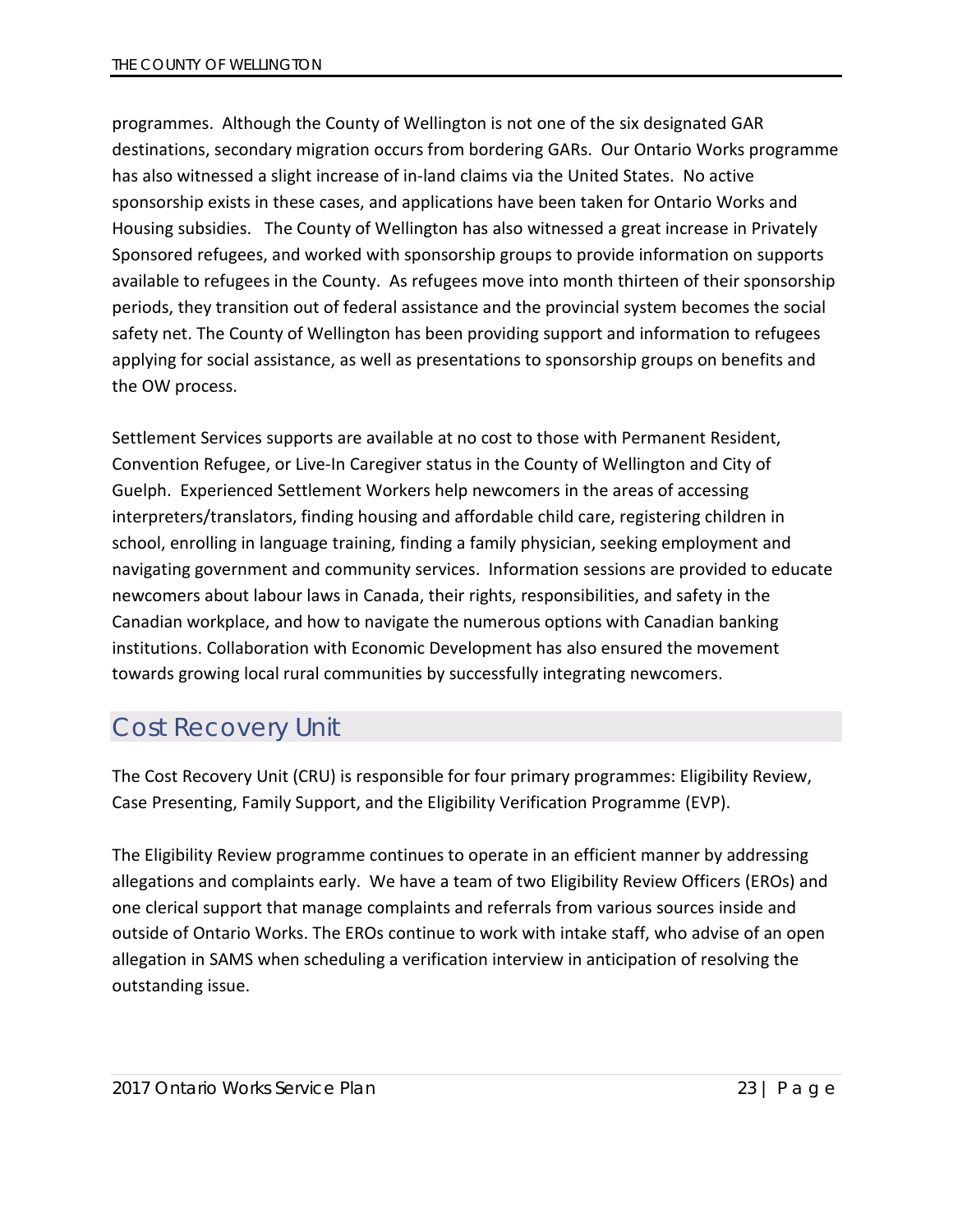The Eligibility Verification Programme (EVP) team communicates with caseworkers each month when cases are being reviewed following monthly download reports, as well as maintaining regular communication to ensure changes are flagged and all cases are followed up on as required. Since the resumption of EVP in April of 2017, the EVP team has completed 22 cases.

Our Case Presenting officer (CPO) works with members of the cost recovery team in completing internal reviews. The CPO completes and defends subsequent submissions to the Social Benefits Tribunal. There is an open communication between the local legal clinic and the CPO in an effort to resolve outstanding issues for clients. The CPO manages assignments and reviews overpayments in accordance with policy and uses system-generated reports to ensure that established overpayments are accurate.

The County of Wellington sees a very limited number of cases that require sponsorship debt recovery. For these cases, the CRU meets the service standards for notifying IRCC of sponsorship breakdown when a client applies for Ontario Works.

The Family Support Programme assists clients in obtaining child and spousal support orders through the Ontario Court of Justice at which time a court order for custody, access, and support is resolved. Family Support Workers (FSW) will assist clients in setting up private agreements if an application in court is not necessary. The FSWs will assign court orders or agreements that are not in pay. Accordingly, they continue to defend municipal arrears that are owed to the County of Wellington or other municipalities when a variation has been filed by the support payer residing in this jurisdiction. Following the Provincial budget announcements, child support payments are now fully exempt as income and do not impact eligibility for OW. We are working with the province, staff, clients, and community to implement these changes.

## <span id="page-24-0"></span>Special Services Unit

The Special Services Unit delivers homelessness prevention and support programmes, as well as discretionary benefits. Below is a list of special services programmes:

- Housing with Related Supports
- Homelessness Services and Supports (supported through community grants)
- Emergency Shelter Solutions
- Municipal Discretionary Benefits
- ODSP Discretionary Benefits
- Public Funerals and Burials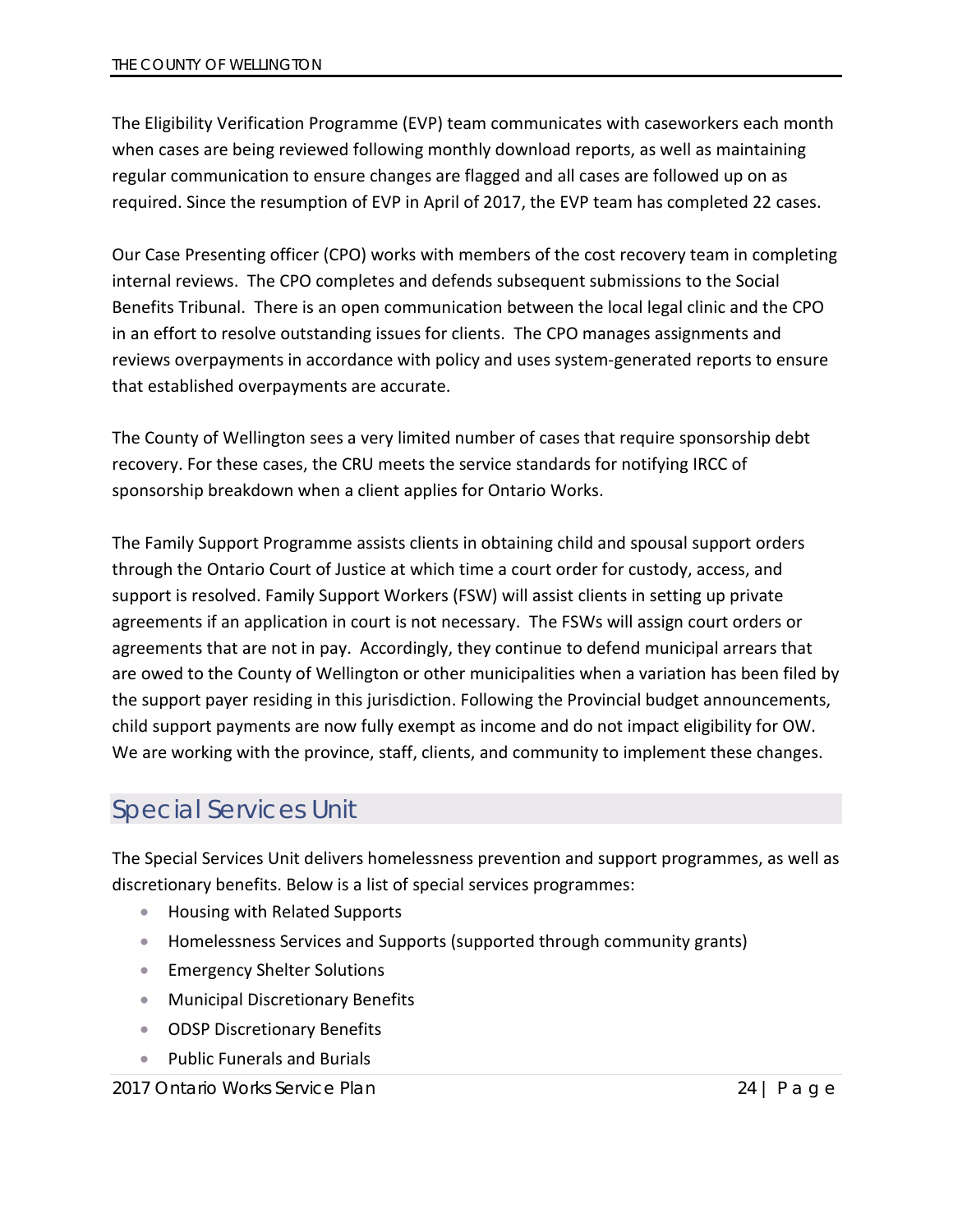- Housing Stability Programme
- Emergency Energy Fund
- Homelessness Partnering Strategy (Federal homelessness funding)

In relation to OW case management, Special Services staff work directly with individuals and families residing in both supportive housing environments and Emergency Shelters. Staff dedicated to clients at these sites facilitate OW applications, assess eligibility, and provide support in transitioning out of shelter and support programmes and into longer term housing solutions.

The Municipal Discretionary Benefits Programme is exclusively funded by the municipality. This programme assists individuals and families on low and fixed incomes with various needs ranging from urgent dental care to assistive devices and medical needs. This programme also assists individuals and families with health related needs while they are staying in emergency shelter as well as start-up costs in some instances to secure housing and utilities when leaving a shelter.

OW clients needing to access provincially cost-shared discretionary benefits do so through their caseworker. ODSP clients in need of discretionary benefits access this service through the Special Services Unit. Staff determine eligibility and provide assistance in a timely manner. In 2016, total provincial cost-shared discretionary spending was \$913,303, exceeding the maximum cost-shareable amount by \$107,253. This shortfall in provincial funding was covered entirely through municipal funding. The most requested and costly benefits in 2016 included dental services for OW adults; denture services; vision care; funerals and incontinence supplies. The Housing First programme (HF) continues to be funded and managed through Special Services and underwent significant expansion in 2016. A second adult HF worker has been added at the Welcome In Drop In Centre and a youth-focused HF worker has been funded through Wyndham House. This brings permanent housing and wrap-around supports to 45 individuals experiencing chronic/complex issues as a barrier to securing and maintaining housing. The results of these investments continue to be very promising, and are helping us meet our community goals in relation to the 20,000 Homes Campaign and our intention to end chronic homelessness locally.

Public funeral and burial requests continue at a constant level and show signs of continuing to increase. The combination of an increasing population in the City of Guelph and the County of Wellington, an aging population, and rising social assistance caseloads will likely result in a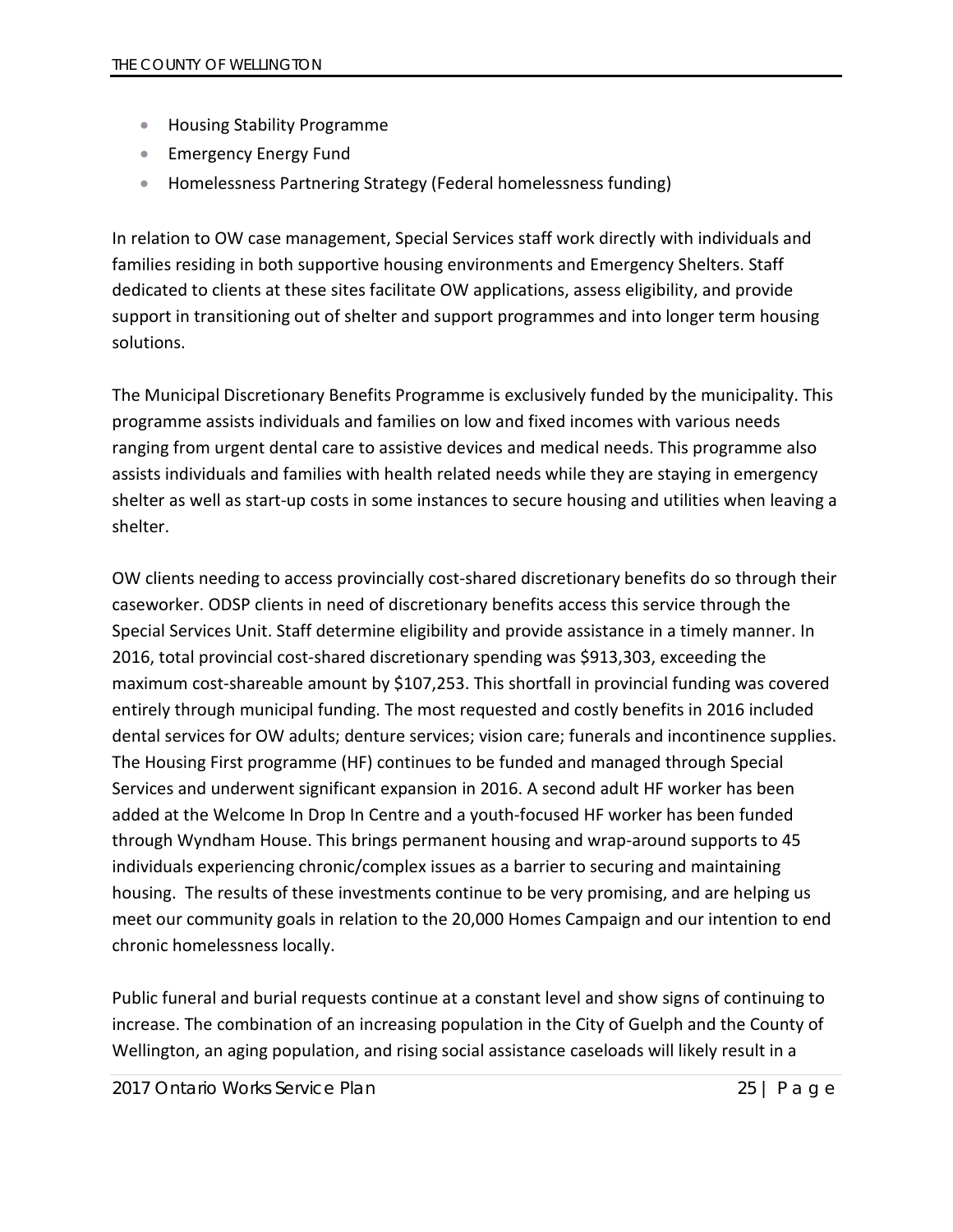continued increase in the number of publically funded funerals and burials for the foreseeable future.

Administration of the Emergency Energy Fund (EEF) and the Low Income Energy Assistance Programmes (LEAP) as well as the Housing Stability Programme (HSP) by the Special Services Unit continues and provides a streamlined access point for all low income applicants requiring assistance with obtaining or retaining housing. This unit also added the administration of the Ontario Electricity Support Programme (OESP) in 2016 and is looking to better integrate with the Rent Bank service in 2017 which is currently administered through the County's Housing Services Division.

## <span id="page-26-0"></span>Oversight Strategy

Programme integrity and risk management are high priority areas for the delivery of Ontario Works and play a significant role in our oversight strategy. By ensuring that decision making occurs in a consultative and proactive manner, possible areas of risk are identified and mitigated to promote effective operations and prevent any negative outcomes. Improvements to the SAMS system in 2016 should allow us to make continued improvements to our ability to track and monitor our work in relation to back-end financial management, overpayment management and file auditing.

Our oversight strategy consists of a number of on-going activities wherein programme risks and areas for improvement are identified. Key activities are listed below:

- Comprehensive file reviews by managers of all caseworkers, ensuring that they are properly utilizing the SAMS technology and meeting service expectations
- Reintroduction of the EVP, monitoring of results and use as a training and learning opportunity
- Regular team and all staff meetings to discuss issues and seek staff input
- Bi-weekly management meetings to discuss issues, approve policy, review outcome performance and suggest ideas for improvement
- Daily review by staff of all payments
- Quarterly meetings between the local office and the Provincial Programme Supervisor to review programme expenditures, performance, emerging issues, and outcomes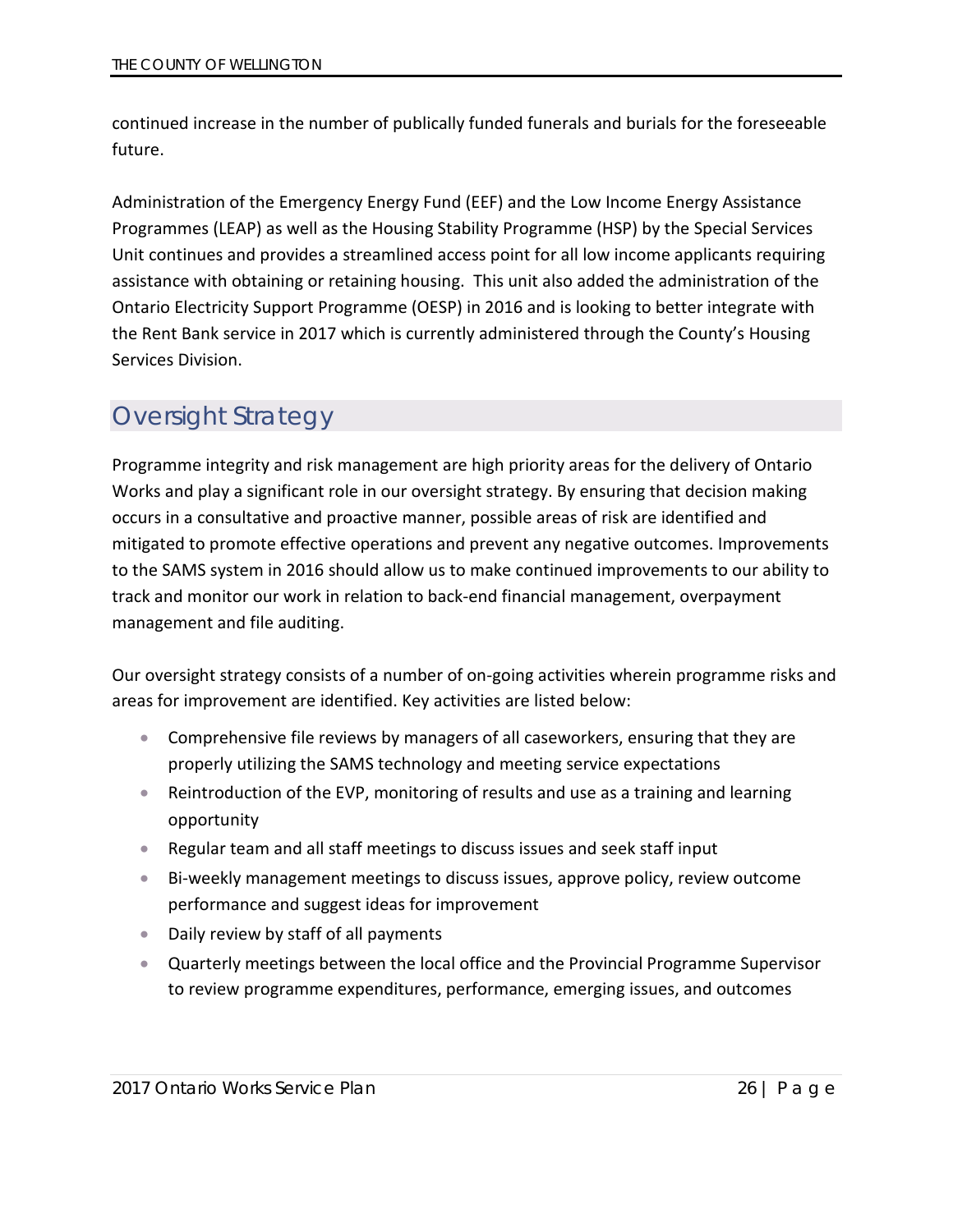The Trainer and Policy Analyst will take the lead on interpretation, communication, and tracking of legislative changes, policies and procedures. All provincial legislation is forwarded through to this department to be reviewed and disseminated to staff in a timely manner. All local business practices are uploaded to our intranet for easy access by all staff. More complex questions related to policy interpretation are resolved through the Provincial Clearinghouse process.

In 2016 the County worked closely with the Province as part of the provincial pilot project to initiate the automated subsidy claims process through SAMS. This work proved helpful and in 2016 we successfully began submitting electronic monthly payment claims. The County is recognized as a leader in this area and continues to work with the Province to streamline subsidy claim processes as well as offer advice and guidance to other municipalities in this area. Additionally, the County continues to rely heavily on the Social Assistance Operations Performance Report as well as other reports generated through the COGNOS module of SAMS. In certain areas we continue to ask questions and raise concerns about the integrity of the data; in some cases this has led to corrections and in other cases it has led to further explanation that has improved our understanding of how the system operates in processing and reporting information. In 2017 we will continue to work closely with our internal Treasury colleagues as well as the Province to ensure that both our financial and outcome performance is accurately tracked and reported.

## <span id="page-27-0"></span>Overview of Learning Supports

Our organization remains committed to facilitating professional development and lifelong learning experiences for all of its employees. The provincial training curriculum, Supportive Approaches through Innovative Learning (SAIL), continues to form the foundation upon which other experiences are built. SAIL training is provided to all new staff that join the OW division. In 2017 we are also using elements of SAIL to assist with the training being provided across our Social Services reception and intake staff groups.

In addition to offering SAIL modules, we take concrete action to ensure that the principles of the SAIL training are lived out by our staff throughout the organization. SAIL principles are applied through various initiatives and means, including self-care groups, lunch and learn sessions, job shadowing, a resource library, an intranet, and staff learning events. A further support for staff is the Trainer, who is a resource regularly used by staff in an advice and guidance capacity to assist them with policy interpretation and decision making.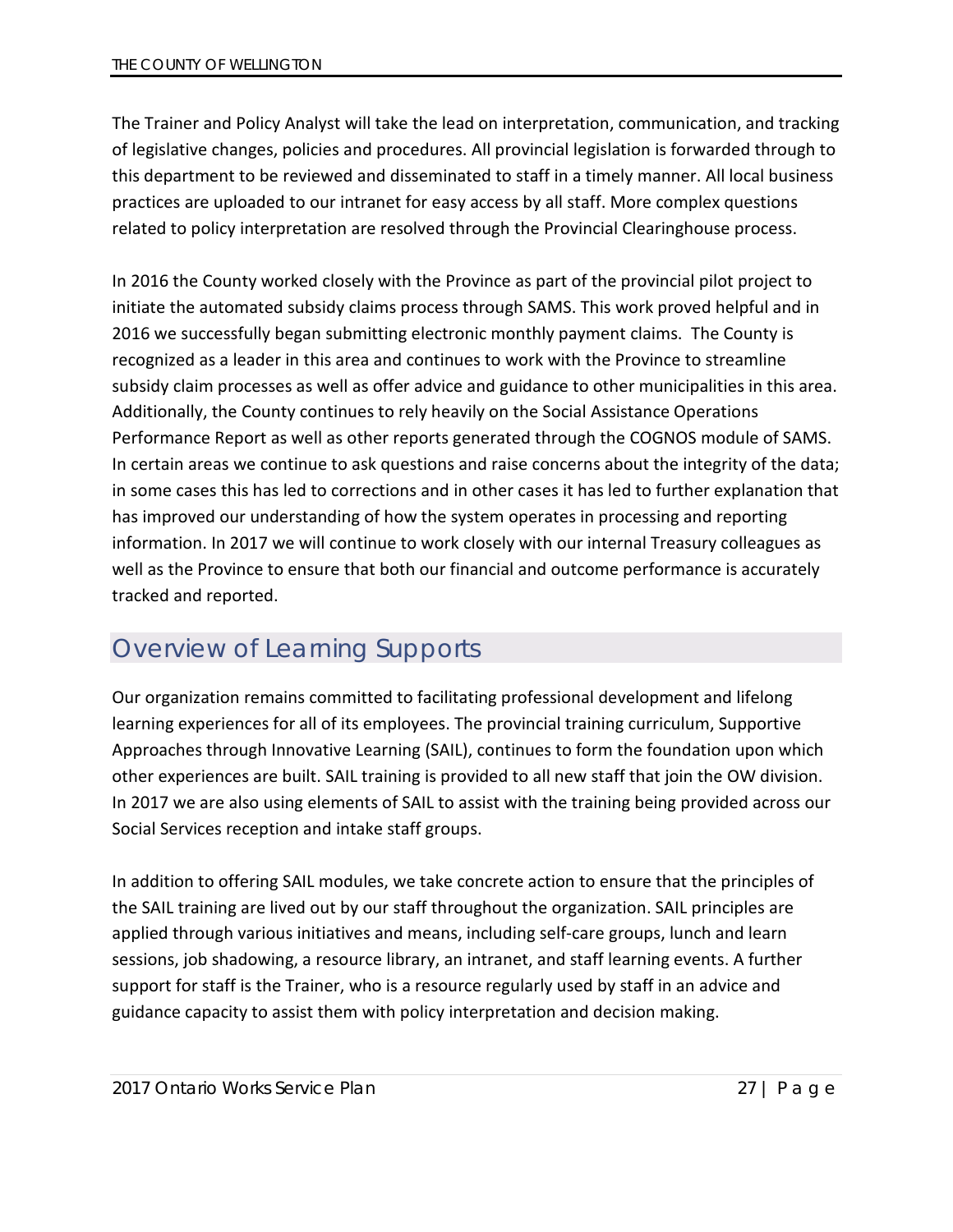Important priorities for training and development in 2017 will be strengthening the cultural competency of our staff as well as offering training in the area of de-escalation and conflict management. Additionally we will be looking to pilot some motivational interviewing training with some of our caseworker staff to determine if it helps them with employment and outcome planning and achievement with clients.

Our Trainer and other expert staff will continue to deliver core programme delivery (legislation and work process) and SAMS technology training to both new and returning staff, and will offer refresher or specialized sessions with the goal of ensuring all staff are well-equipped and comfortable working in SAMS while we continue to meet the established service standards.

Staff are provided with a variety of training opportunities appropriate to their roles during the course of the year. The County's Performance Appraisal process allows staff, with the support of their manager, to identify their own learning and personal development goals. Throughout the year, the training unit provides 'refresher' sessions based on feedback received from staff and management as well as information received from the Province related to programme updates and changes. In addition, staff are supported in attending conferences and courses throughout the year through the Association for Municipal Employment Services (AMES); Ontario Municipal Social Services Association (OMSSA); as well as local workshops related to issues such as addictions, mental health, youth services, employment and other inter-agency learning events.

Additionally, Ontario Works managers are offered a variety of learning opportunities, and over the past year, including a Certificate in Leadership offered through the University of Waterloo. This programme aims to build the capacity of managers by offering training in leadership skills such as coaching for success, how to lead people, team building, and managing opportunities for conflict.

# <span id="page-28-0"></span>**4** Outcome Strategies

# <span id="page-28-1"></span>Outcome Funding Targets for 2017

The outcome projections for 2017 remain conservative due to continued labour market uncertainty and the employment barriers experienced by OW clients (e.g. skills mismatch), both of which point to continued, gradual OW caseload growth.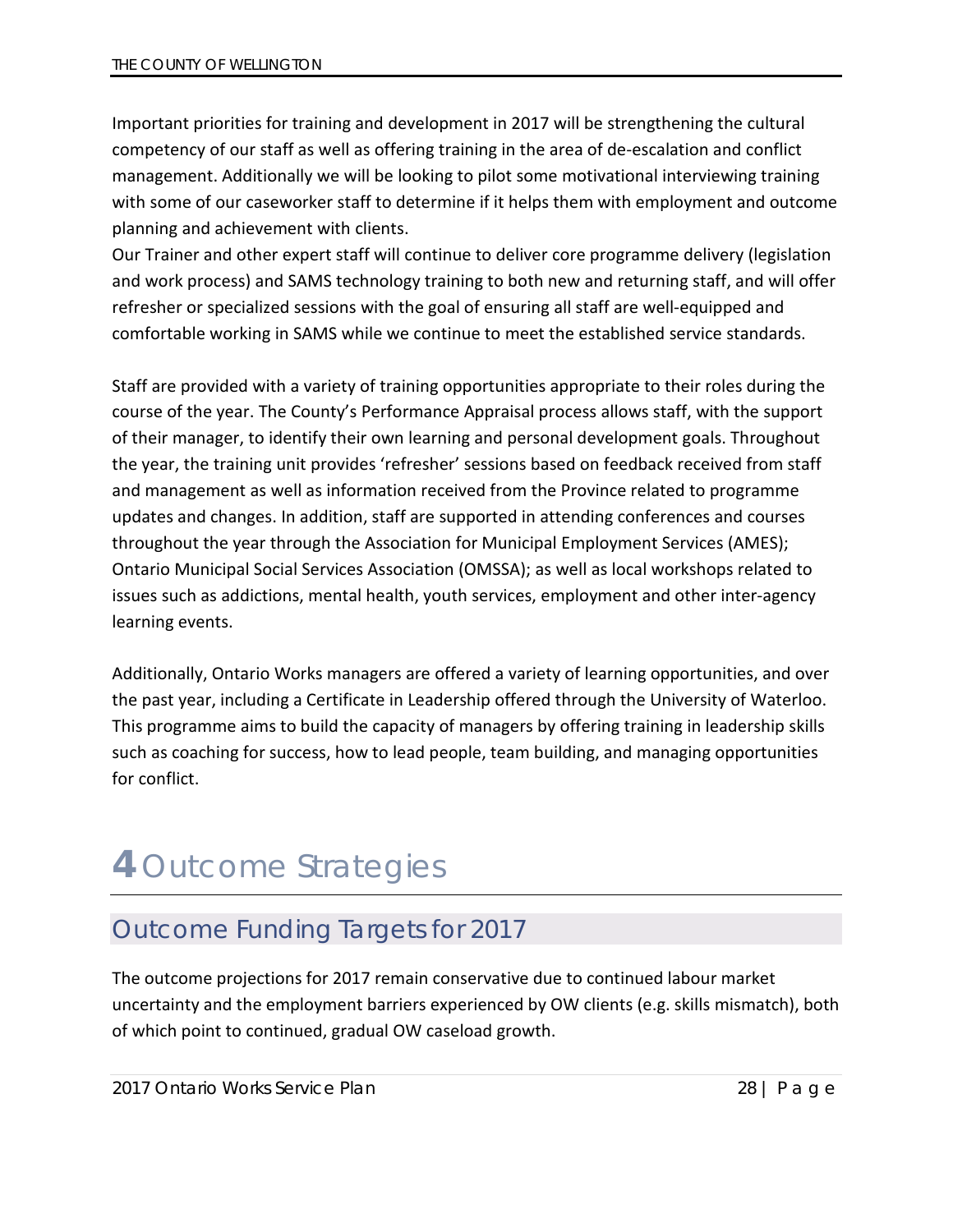Our office continues to utilize a single caseworker model in assisting clients. This means that our ongoing clients have one point of contact to support them with both receiving their financial assistance as well as developing their participation agreement and outcome plans. Caseworkers are able to utilize the full range of benefits and supports to support their clients in achieving their life stabilization or employment goals. In addition, the caseworker serves as the central referral point for the client, directing them toward internal and external supports as appropriate and then following up after the fact. Clients have responded positively to this case management model as they have one clear person to work with and that person has a clear understanding of their situation.

Strategies to address the employment needs and challenges of clients in 2017 will represent a continuation and expansion of efforts started in 2016, including:

- An increased focus on life stabilization and life skills interventions with clients
- Planning and goal-setting activities with clients, e.g. the Getting Ahead programme
- Targeted job placement efforts by our Employment Specialist
- Increased integration with Employment Ontario in the interests of better supporting clients (e.g. targeted referrals to Youth Job Connect, shared delivery of services)
- Work with Economic Development partners to connect OW clients to emerging employment opportunities
- Work to develop clear outcome pathways that caseworkers can use with clients in helping them achieve their desired outcomes

The chart below outlines our 2017 outcome targets which are reflective of a 1.5% improvement over 2016 actuals that have been used as the baselines.

| <b>Measure</b>                                                          | 2017 Baseline | 2017 Target |
|-------------------------------------------------------------------------|---------------|-------------|
| Average amount of employment earnings<br>for participants with earnings | \$719         | \$730       |
| Percentage of the caseload with<br>employment income                    | 13.52%        | 13.73%      |
| Percentage of terminations exiting to<br>employment                     | 25.0%         | 25.38%      |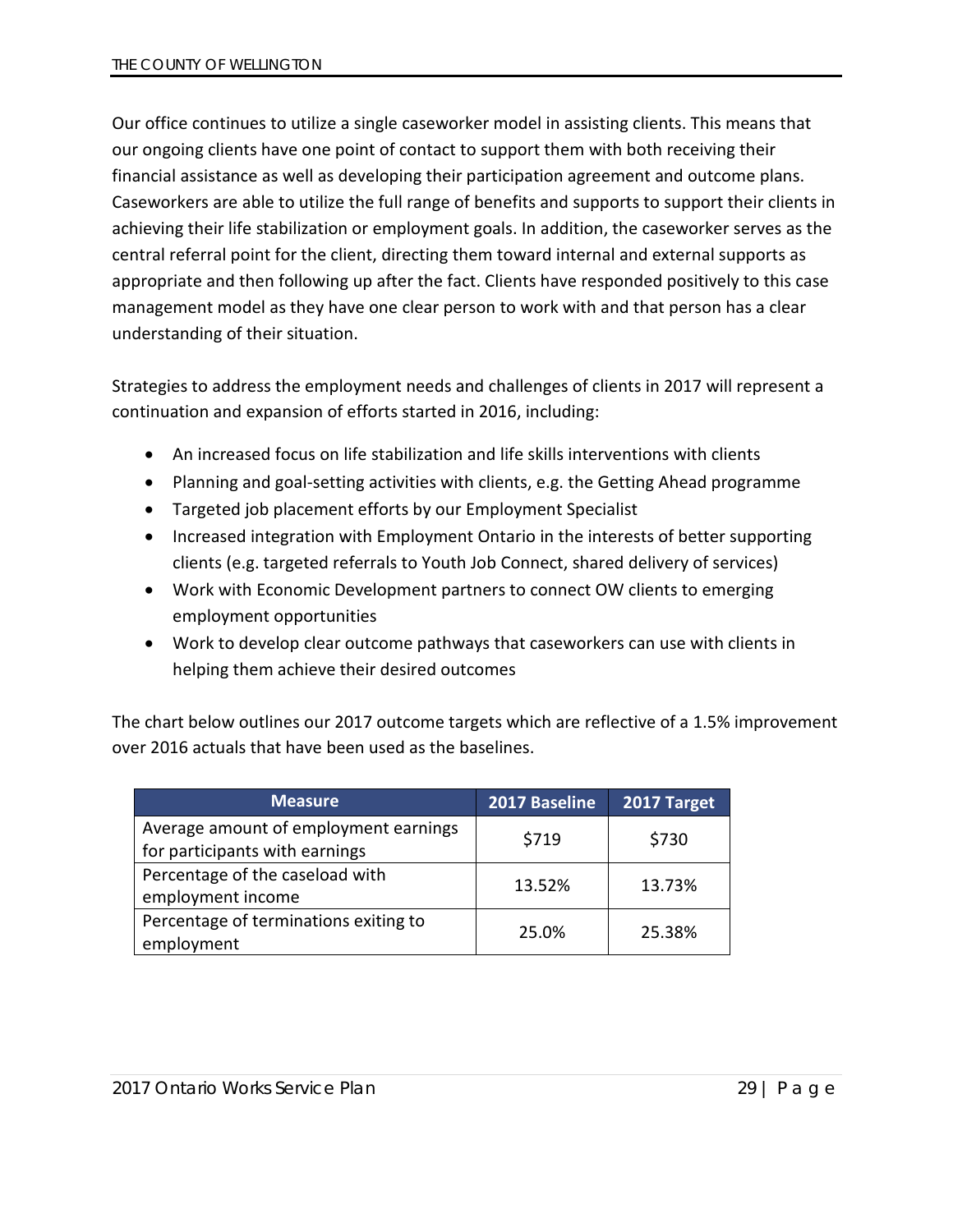## <span id="page-30-0"></span>Action Steps and Resources

Labour market trends locally continue to indicate a significant and unanswered demand for highly skilled and educated employees, countered by a significant number of unemployed individuals with lower skill sets. Additionally, those who are unemployed with a low skill set may require upgrading that requires a significant investment in time before they are able to successfully compete for sustainable employment opportunities.

The chart on the following page identifies the array of employment activities available for a client pertaining to basic education or training.

| <b>Organization</b>                               | Programme                                   |
|---------------------------------------------------|---------------------------------------------|
|                                                   | Grade 12                                    |
| <b>Wellington Centre for Continuing Education</b> | General Educational Development (GED)       |
|                                                   | Give Yourself Credit                        |
|                                                   | <b>Business Essentials Training</b>         |
|                                                   | English as a Second Language                |
|                                                   | Language Instruction for Newcomers (LINC)   |
| St. George's Centre for Adult ESL                 | <b>Writing Classes</b>                      |
|                                                   | <b>Conversation Classes</b>                 |
|                                                   | General Diploma                             |
|                                                   | <b>Academic Upgrading</b>                   |
| <b>Conestoga College</b>                          | Self-Management Strategies (currently under |
|                                                   | development)                                |
|                                                   | Literacy and Writing                        |
| <b>Action Read</b>                                | Math                                        |
|                                                   | <b>GED Preparation</b>                      |

#### <span id="page-30-1"></span>Basic Education

#### <span id="page-30-2"></span>**Training**

| Organization                                      | Programme                                     |
|---------------------------------------------------|-----------------------------------------------|
| <b>Conestoga College</b>                          | <b>OSAP-supported Post-secondary Training</b> |
|                                                   | <b>Individual Computer Training</b>           |
| <b>Wellington Centre for Continuing Education</b> | <b>Computer Skills for the Workplace</b>      |
|                                                   | <b>Skills Upgrading</b>                       |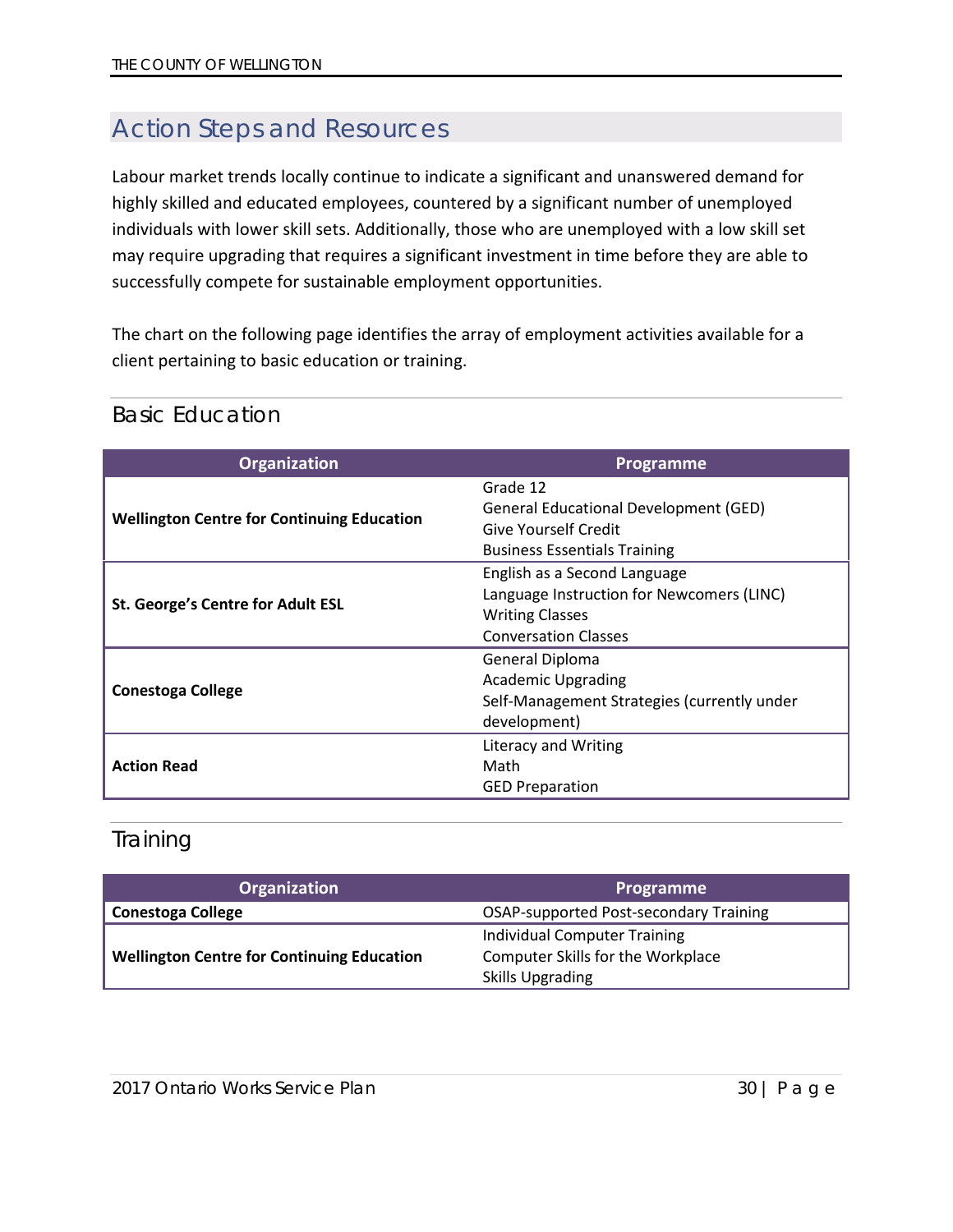|                                                         | <b>Computer Training</b>               |
|---------------------------------------------------------|----------------------------------------|
| <b>Action Read</b>                                      | <b>Cash Register Training</b>          |
|                                                         | <b>Soft Skills Training</b>            |
|                                                         | <b>Receptionist Training</b>           |
|                                                         | <b>Personal Support Workers</b>        |
| <b>St Louis Adult Learning and Continuing Education</b> | Hairstyling                            |
|                                                         | <b>Chef Training</b>                   |
| <b>Workforce Planning Board</b>                         | Skills Link                            |
|                                                         | Labour Market Info Training            |
|                                                         | Youth Job Connection                   |
| <b>Second Chance</b>                                    | Ways to Work                           |
| Employment/Lutherwood/Agilec/Anishnabeg                 | <b>RISE (Second Chance Employment)</b> |
| Outreach                                                | <b>ACE</b>                             |
|                                                         | Second Career                          |

### <span id="page-31-0"></span>Ontario Works Internal Programmes

| <b>Organization</b>                       | <b>Programmes/Services</b>            |
|-------------------------------------------|---------------------------------------|
| <b>County of Wellington Ontario Works</b> | <b>Employment Workshops</b>           |
|                                           | <b>Employment Placement</b>           |
|                                           | Self-Employment                       |
|                                           | <b>Community Placement</b>            |
|                                           | <b>Addiction Services (ASI)</b>       |
|                                           | Life Skills/Mental Health             |
|                                           | Learning Earning and Parenting (LEAP) |
|                                           | <b>Getting Ahead</b>                  |

The County of Wellington continues to operate an Employment Resource Centre (ERC) in Guelph with resources also available at the Fergus office location. The ERC provides clients with an opportunity to access the internet to perform career /labour market research and to view and apply to available job postings. Clients also have the ability to update their resume and cover letters, make photocopies, and obtain assistance from facilitation and reception staff where required.

The Employment Services Team also includes three Employment Facilitators and the Employment Specialist who lead monthly workshops on employment topics, and meet with clients one on one to offer more in-depth assistance related to resumes, job searching, interview skills, and more. A preliminary OW participant workshop, Employment Services Orientation (ESO), has been created to provide an overview of the resources available to assist clients in moving forward and getting the help that may be needed to find employment. The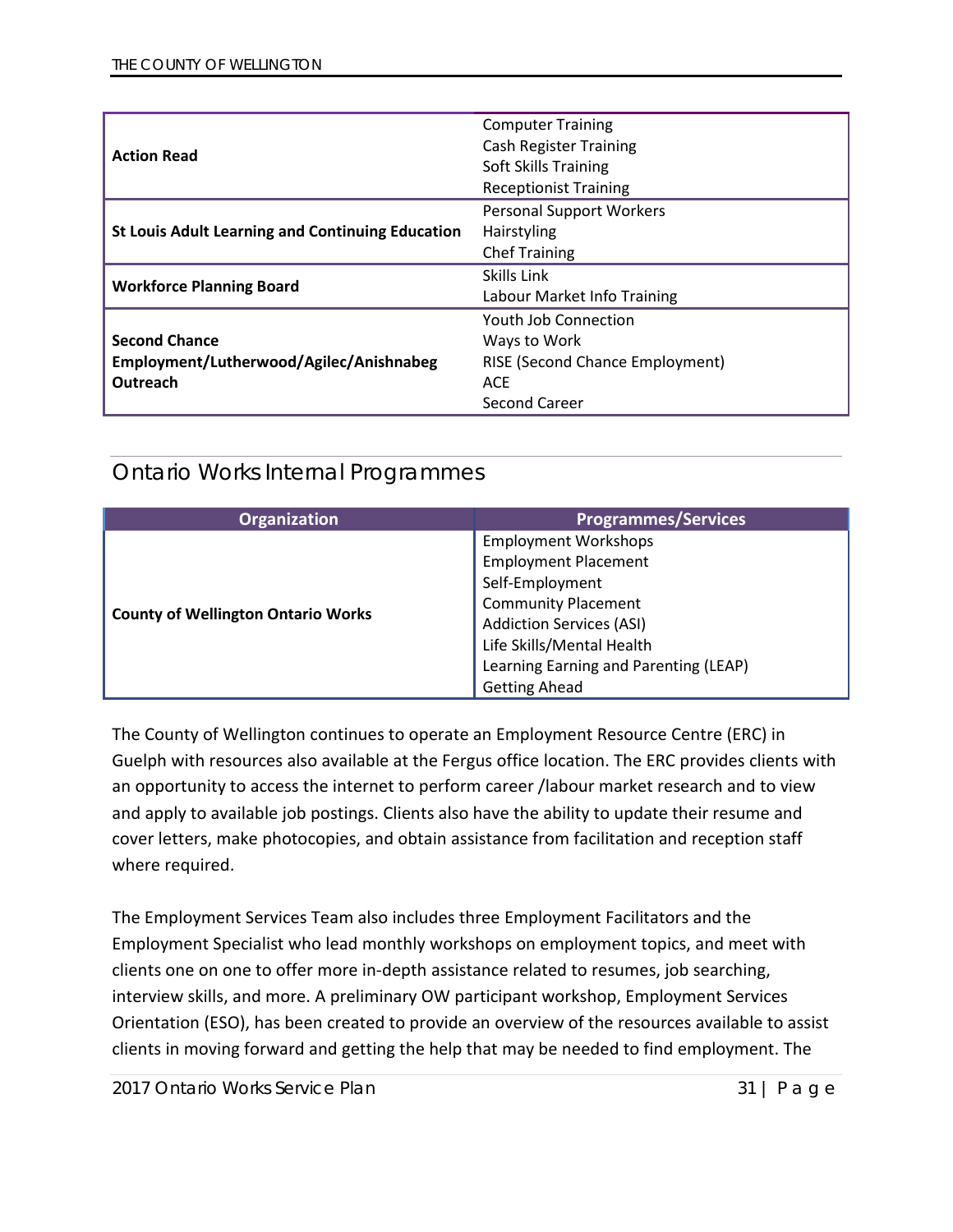ESO includes completion of an Employment Readiness Scale™ (ERS) that will inform participants of the kind of help that will be most useful to prepare for future employment. An increasing amount of time is being dedicated to more in-depth life skills and goal setting programmes for our clients, such as Getting Ahead.

The County of Wellington Social Services (COW Social Services) remains the holder of the Circles® contract on behalf of the Guelph Wellington community. COW Employment Services also continues to run Getting Ahead workshops as part of the Circles® programme. This ensures programme stability and sustainability going forward. Circles® Guelph-Wellington is a community-based initiative which began in 2014, with a focus on building relationships across socio-economic boundaries as a means of assisting low-income individuals and families to access skills, networks, and resources necessary to move them out of poverty and towards financial self-sufficiency. Getting Ahead is a three-week intensive program, where participants think of a sustainable and self-sufficient future and create an action plan on how to take steps towards their dreams. It is a prerequisite for future participation in the Circles® programme. COW Social Services is the recipient of a Local Poverty Reduction Fund (LPRF) grant, and over the 2016-2018 period we are completing a comprehensive evaluation of our Circles® initiative.

#### <span id="page-32-0"></span>Employment Placement

The Employment Specialist (ES) works with both the client and the employer to ensure the success of the placement and subsequent employment retention. Although there is some discrepancy between internal tracking and provincial data; in 2016 the Operations Performance Report shows that 1764 Ontario Works participants exited from assistance, 456 of which had secured full or part-time employment, which equates to approximately a 26% employment success rate.

The ES continues to facilitate a structured Job Search Club, with 2 hour sessions two days per week in both Guelph and Fergus. This club was an initiative that began in 2013, and has given the ES the opportunity to develop a rapport with motivated job seekers while advising them of current employment opportunities and offering suggestions on effective job search strategies. The ES is currently working in conjunction with a local Employment Ontario service provider, Agilec, by utilizing their facilities in the central and northern areas of the County. This is done to facilitate access for clients who do not have access to transportation to our offices in Guelph or Fergus. It also allows for a broader base of job developers and local employment postings in regions closer to their homes.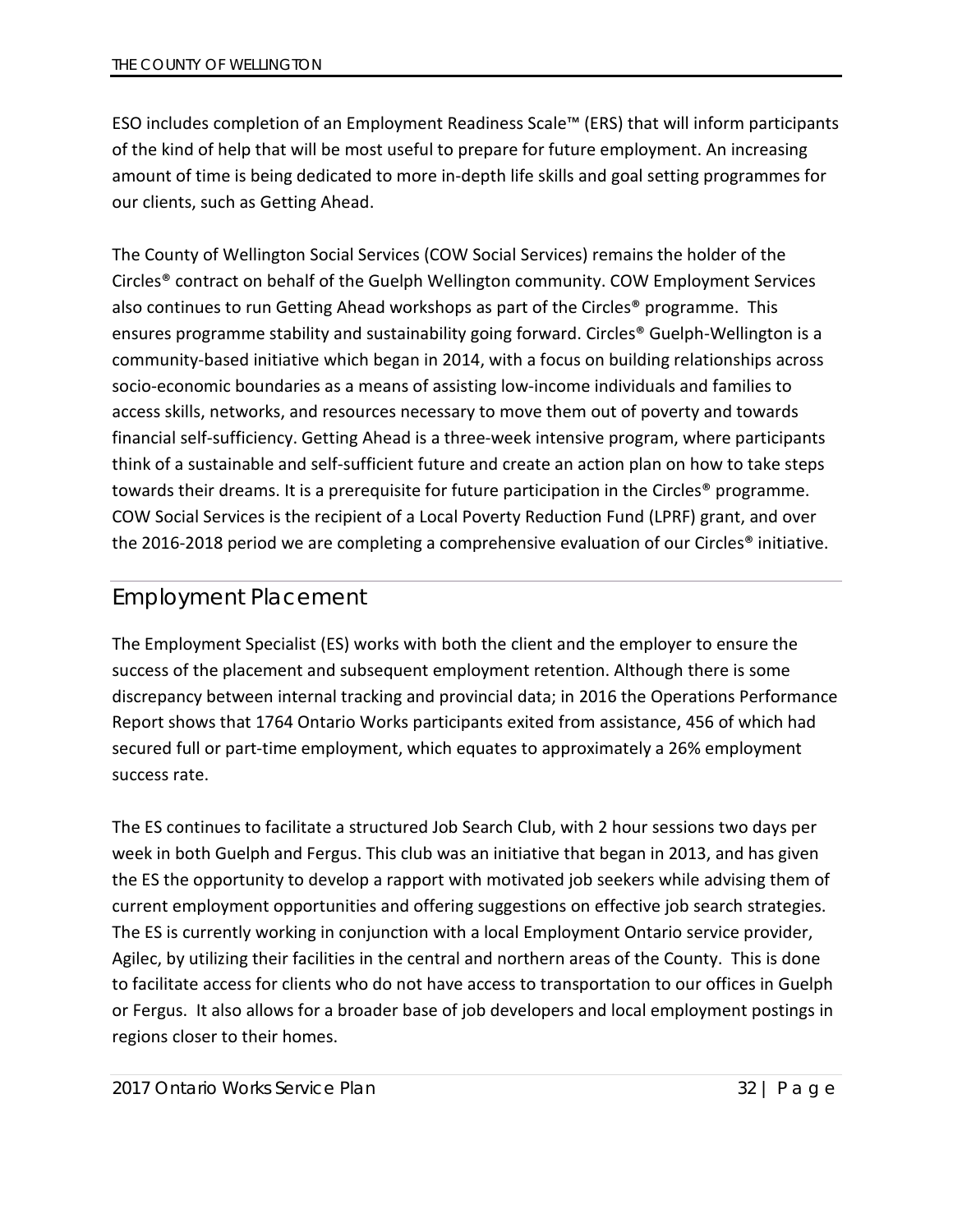As in 2015 and 2016, we saw an increase in temporary employment contracts and employers working through staffing agencies. As a result of this trend, we initiated and developed working relationships with local temporary employment agencies. We have had success working with Task Force, Express, Liberty, People Store, People Source, Pivotal Staffing and Labour Ready. In 2017, we continue to foster these relationships in an effort to identify more opportunities that are suitable matches for our clients.

In our effort to maintain and create new community partnerships for 2017, the ES continues to work side by side with the County's Economic Development office. We are also reaching out to Wellington County townships to invite Wellington County Economic Development officers to our meetings to share new developments. This will foster greater relationships, along with attracting new employers and people to the County while filling employment opportunities. This collaboration has also led to the implementation of a new online employment posting board that will work in conjunction with the new Live and Work in Wellington initiative. The ES also works closely with Employment teams from other regions including Waterloo Region, Niagara Region, and Dufferin County to share best practices and continue to create supportive programmes that will lead to employment and business opportunities.

#### <span id="page-33-0"></span>Self-Employment

The County of Wellington continues to partner with Business Centre Guelph-Wellington on a per client basis to provide a comprehensive self-employment programme to clients who are approved as having an appropriate business plan.

#### <span id="page-33-1"></span>Community Placement

We continue to support clients who have identified that volunteering could enhance their overall employability by maintaining a formal partnership with the People and Information Network (formerly the Volunteer Centre of Guelph-Wellington). This coordinated effort continues to enable caseworkers to receive feedback concerning the types of volunteer placements that the participant is seeking. This has supported case management strategies by ensuring that placements match the desired skills and experiences that are connected with the participant's employment goals.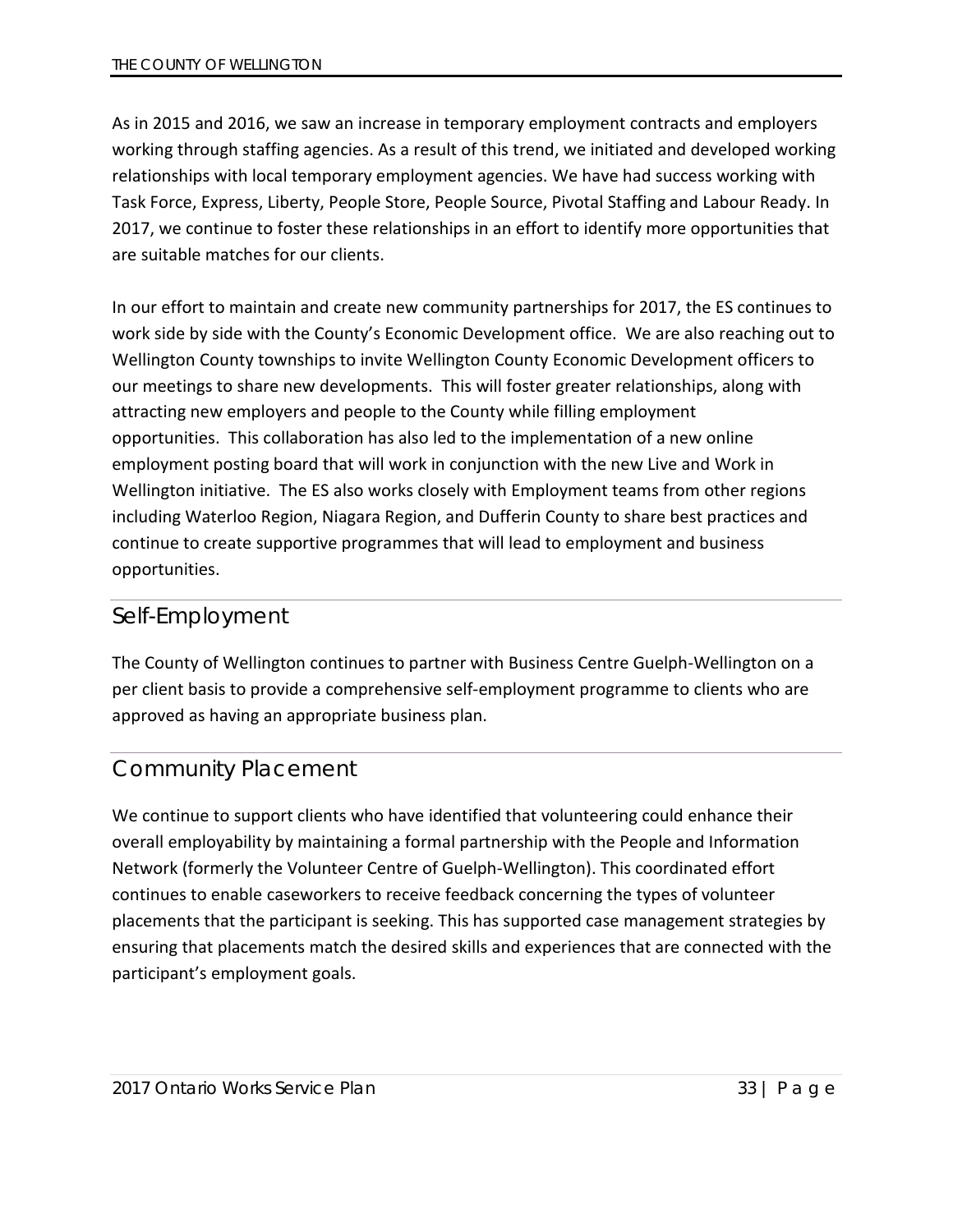### <span id="page-34-0"></span>Increased Earnings

Caseworkers continue to support clients who are in part-time positions while promoting the benefits of full time employment. Caseworkers will continue to promote the use of the Full-Time Employment Benefit (FTEB), informal and formal child care benefits, Ontario Works (OW) earnings exemptions, and the Extended Employment Health Benefits (EEHB) in this effort.

### <span id="page-34-1"></span>Integrated Employment Services

Guided by the shared desire to further coordinate the services delivered by Ontario Works and Employment Ontario in Guelph -Wellington, we continue to collaborate with Lutherwood and 2nd Chance Employment agencies to run one-hour information sessions for our clients at our location for the Youth Job Connection Programme. This programme was designed to assist youth in securing long term employment and meaningful careers. The Youth Job Connection Programme is intended to address the gaps in youth employment programming for young people who are not in education, employment or training and are experiencing employment barriers.

In early 2017 COW Employment Services completed an agreement with Lutherwood Employment Services Guelph, Second Chance Employment Counselling Guelph/Wellington and Agilec Employment Services Wellington to jointly use the Employment Readiness Scale<sup>™</sup> (ERS). The Employment Readiness Scale™ (ERS) is an online assessment tool that helps clients identify their strengths and challenges in becoming employment ready, measures their changes over time, and provides organizations with roll-up reports across clients for use in program planning and evaluation. This collaboration will give us better insight as we make planning and programme decisions individually at our agencies and as a community.

Employment Services has also developed an online community employment workshop calendar that community members can use to view and sign up for any Employment Ontario agency workshops in Guelph Wellington. Developing technology to facilitate client enrollment in programs and to manage workshop signups will ensure enhanced, streamlined client service through such collaborative efforts.

## <span id="page-34-2"></span>Stakeholder Linkages

In order to maximize the employment attainment potential of our clients, we have linked our services with reputable community stakeholders to connect our clients with their services. As indicated, an integration strategy for the provision of employment related services has been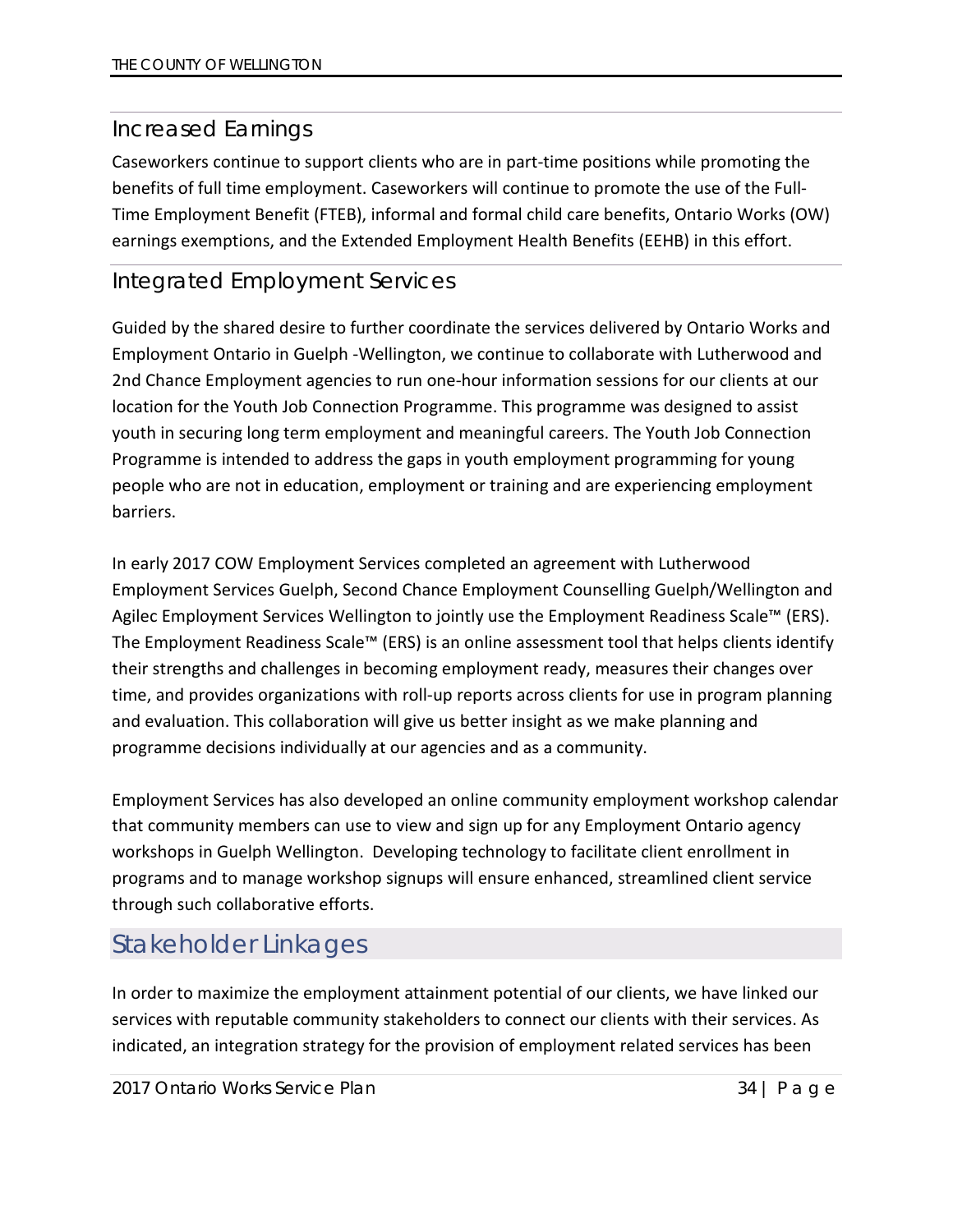undertaken collaboratively by Ontario Works and Employment Ontario, and has been a key focus of this area. This work represents our efforts to increase opportunities for employmentready Ontario Works participants to connect seamlessly with Employment Ontario providers and programs in order to achieve the best possible employment outcomes for those we serve.

The Employment Specialist currently chairs the Employment Coordination Committee (ECC). This is a group of twenty-one service providers from across the regions that share programs, best practices and employment opportunities. For the past 27, years the ECC has also put on an annual Employer Recognition Awards Event. In 2017, a new spin-off from this group was born: a Regional Job Developers committee that will more intensively collaborate and share employer relationships for the benefit of the job seekers that we serve.

The Give Yourself Credit (GYC) programme remains an important part of our employment strategy in assisting youth clients and meeting our programme outcomes. The GYC programme is an accredited alternative high school programme for youth at risk who have demonstrated that they are unable to continue in the regular high school system. Since 2013, when our office completed a new service agreement with GYC, efforts to strengthen the link between the GYC programme and employment outcomes have been a key focus area. Additionally, in 2017 we continue to improve the relationship with the Wellington Centre for Continuing Education, helping our clients access their newly revamped Skills Upgrading Program.

All of the upgrading programs (Literacy and Basic Skills) are contained within the newly named Skills Upgrading Program. This programme allows clients to identify the required skills for specific employment goals and subsequently provides the client the opportunity to obtain the academic skills required to meet those goals.

The chart below lists a number of community partners that we actively work with as part of our employment programming:

| <b>Employment Programming Community Partners</b> |  |
|--------------------------------------------------|--|
| 2nd Chance Employment - EO                       |  |
| Lutherwood - EO                                  |  |
| Anishnabeg Outreach - EO                         |  |
| <b>Onward Willow</b>                             |  |
| <b>Canadian Mental Health Association</b>        |  |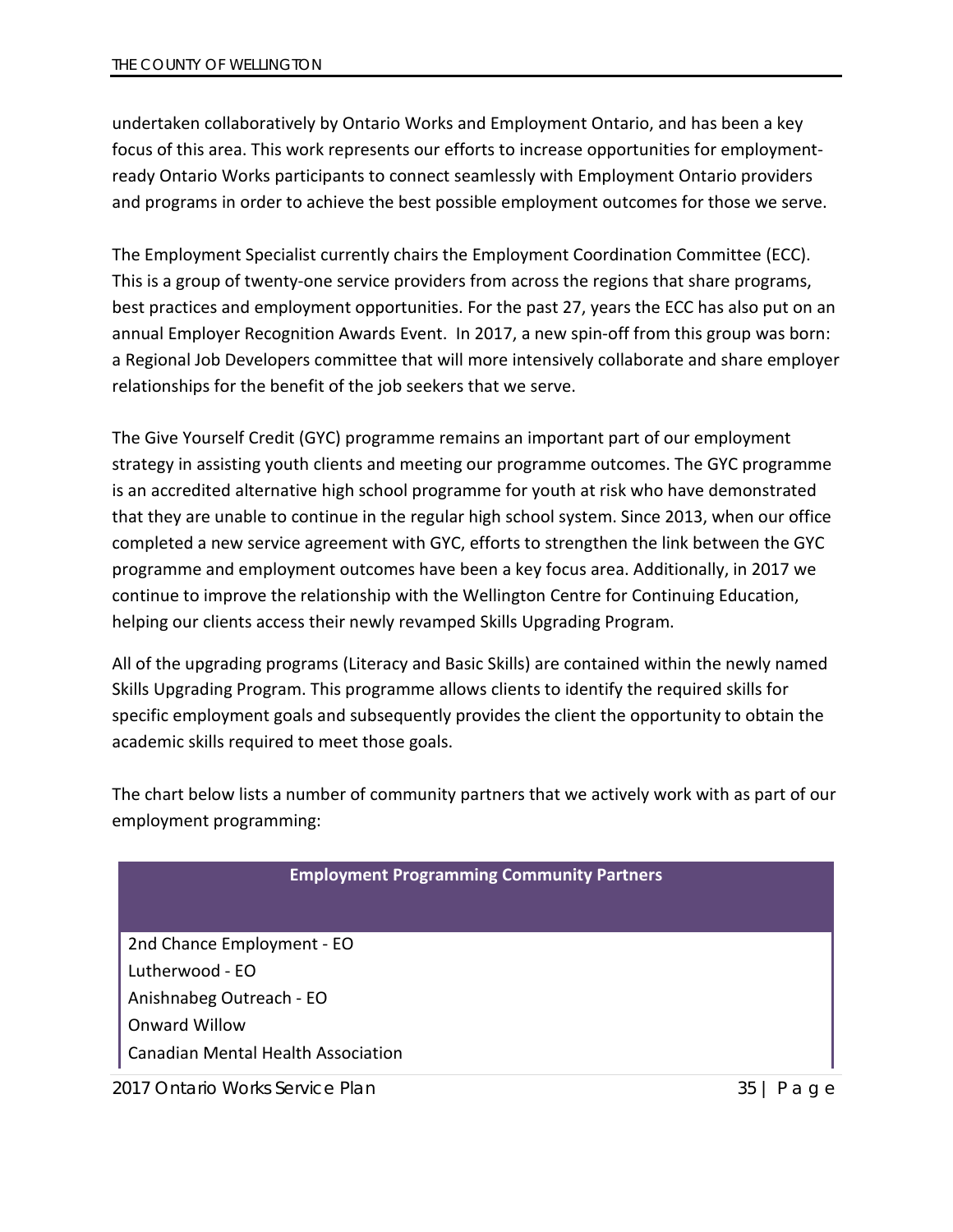Links to Work - EO Bridging Employment Supports - EO University of Guelph Couple & Family Therapy Trellis Mental Health & Development Services Community Resource Centre in Fergus & Mt Forest Self Help Alliance Community Care Access Centre The People and Information Network (formerly the Volunteer Centre of Guelph-Wellington) Stonehenge Therapeutic Community Homewood Health Agilec Guelph Wellington Business Enterprise Centre Women in Crisis

In addition to the partners noted above, Ontario Works staff members have direct links to their colleagues in the Child Care Services division of COW Social Services in order to ensure that participants are supported in accessing a fee subsidy if they require licenced child care. Child Care Subsidy Staff work closely with the client and the OW Caseworker to support the client through this process. The OW Caseworker can also provide a participant with support to cover the cost of informal childcare if this is determined to better meet their needs. The Ontario Works office also works closely with the local ODSP office to meet the needs of our common clients. These connections include supporting ODSP destined clients through the application period, file transfers, the provision of employment services to non-disabled ODSP adults and supporting ODSP clients with vital discretionary health and housing benefits.

There are two established working groups between the OW and ODSP office; one at a front-line staff level where business processes and operational information and issues are developed and shared, and another at a manager level where issues of a more strategic or broader nature can be discussed. In addition, an all staff networking and learning event took place between the two offices in 2016. This has now facilitated a personal connection between the staff of the two offices and will improve how the OW and ODSP teams work together.

# <span id="page-36-0"></span>Monitoring Service Strategies

The Provincial update of target achievements is reviewed with all OW managers as part of biweekly Leadership Team meetings. Outcome results and related issues are discussed with the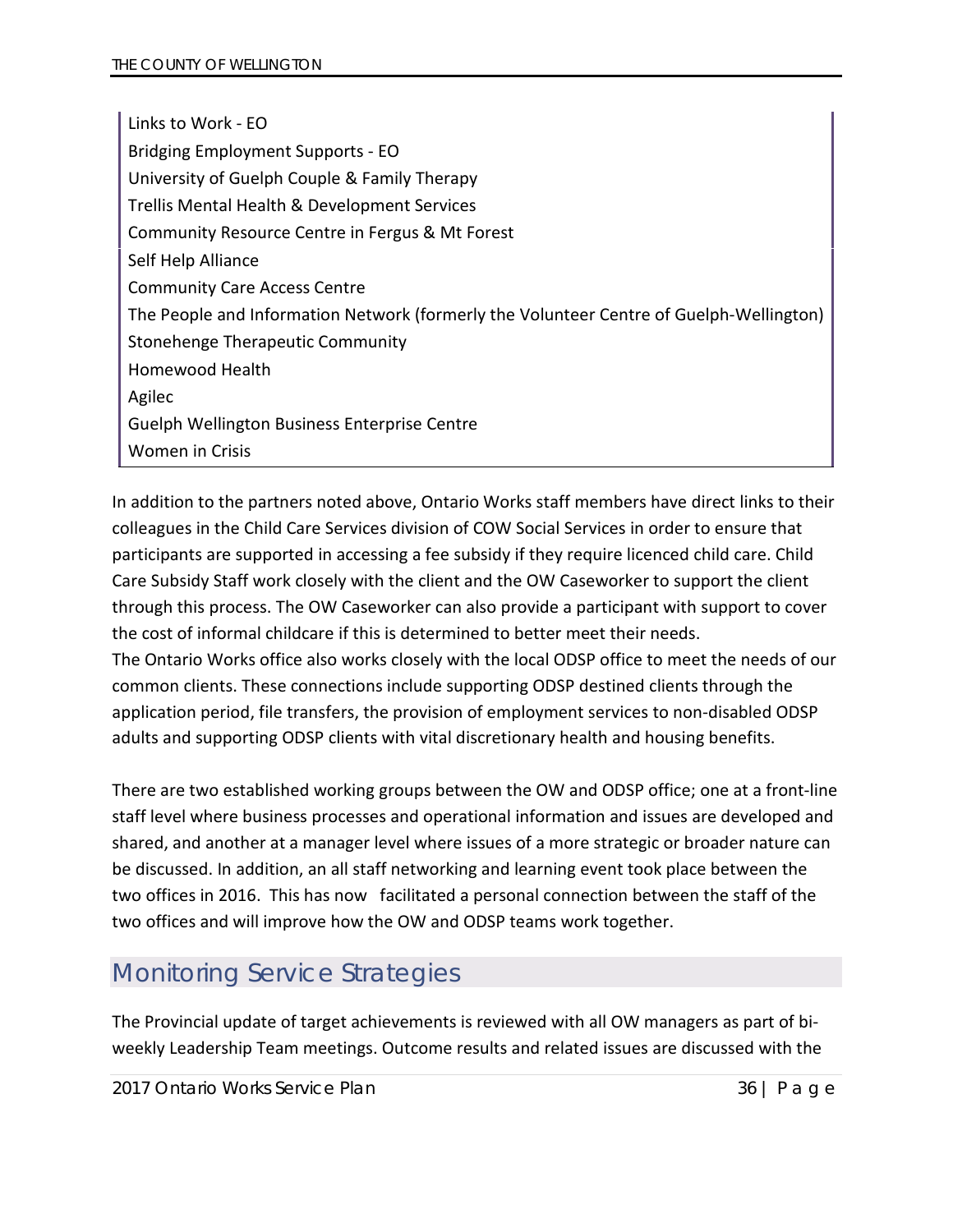MCSS Programme Supervisor as part of quarterly review meetings. If outcome targets must be adjusted, a business case with a clear rationale is presented to Provincial staff. As described in other areas of the Service Plan, staff are provided with a number of on-going engagement opportunities which include regular all-staff meetings, working groups, and feedback surveys related to various elements of the County's OW service model. Additional feedback opportunities have been provided to staff recently given the transition to SAMS.

The OW management team also reviews local labour market information to understand our local environment, outcome performance and required action. This information includes local unemployment rates, Workforce Planning Board reports, reports and information from our Economic Development colleagues and local business news.

The Ontario Works division is undertaking a number of programme evaluation initiatives in 2017 including:

- The use and success of newly developed client service pathways
- The child support exemption changes and modifications to service
- Employment Services programme interventions, including Circles<sup>®</sup>
- The effectiveness of outreach services to Arthur-area clients
- A broad understanding of the barriers our clients experience through an in depth client survey project.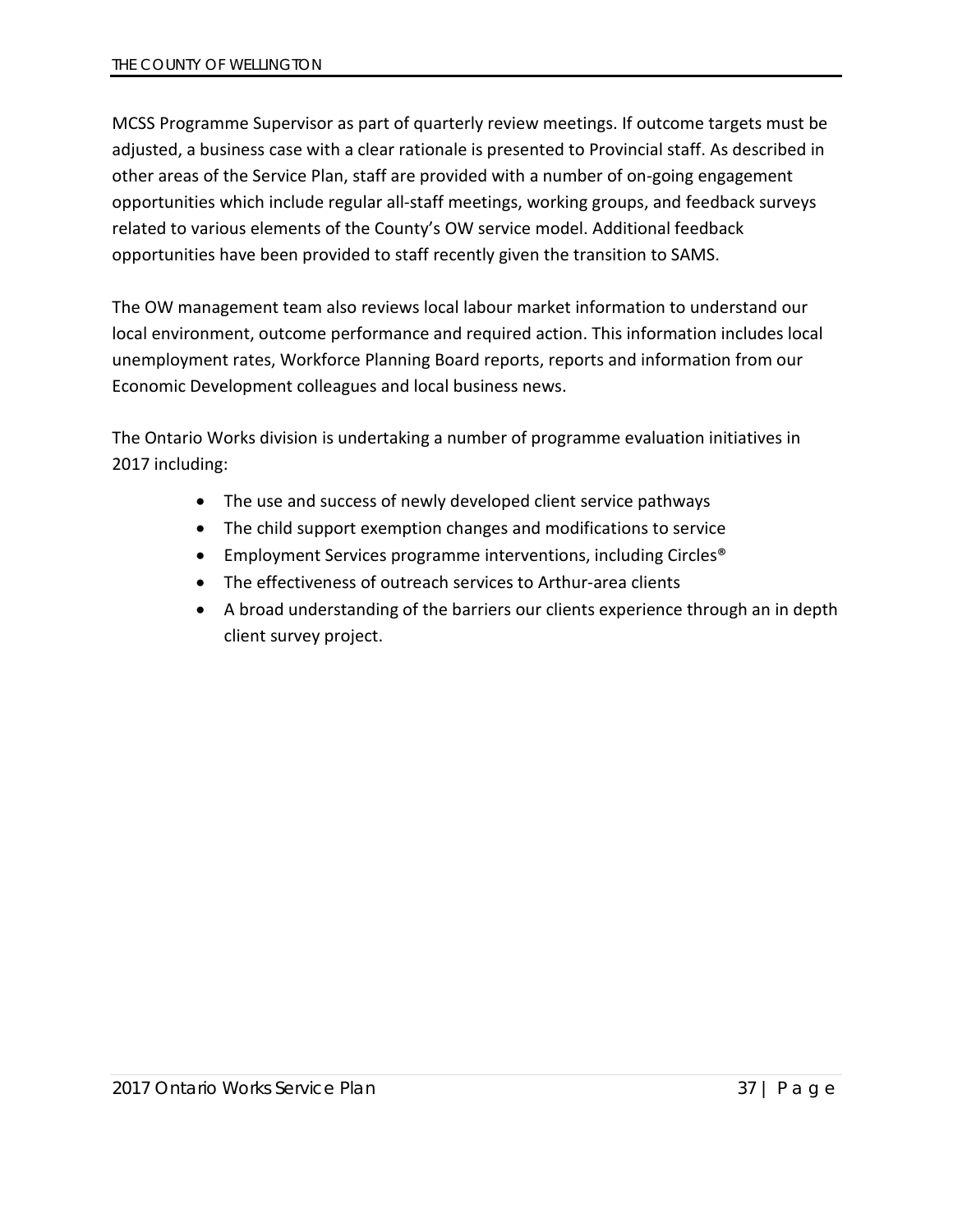# <span id="page-38-0"></span>Acknowledgements

We would like to express our appreciation to all Ontario Works managers for their contributions and participation in the drafting of this Service Plan. We would also like to extend our thanks to the entire OW team for their sincere commitment to our vision, and to delivering high quality services and supports to our community.

Contact Information

For additional information on the County of Wellington's OW programme please contact:

Stuart Beumer, Director of Ontario Works

T: 519.837.2670 x 3065 E: stuartb@wellington.ca

OR

Dunja Lukić, Social Planning and Policy Analyst

T: 519.837.2670 x 3520 E: dunjal@wellington.ca

[www.wellington.ca](http://www.wellington.ca/)

Alternate formats of this document available upon request